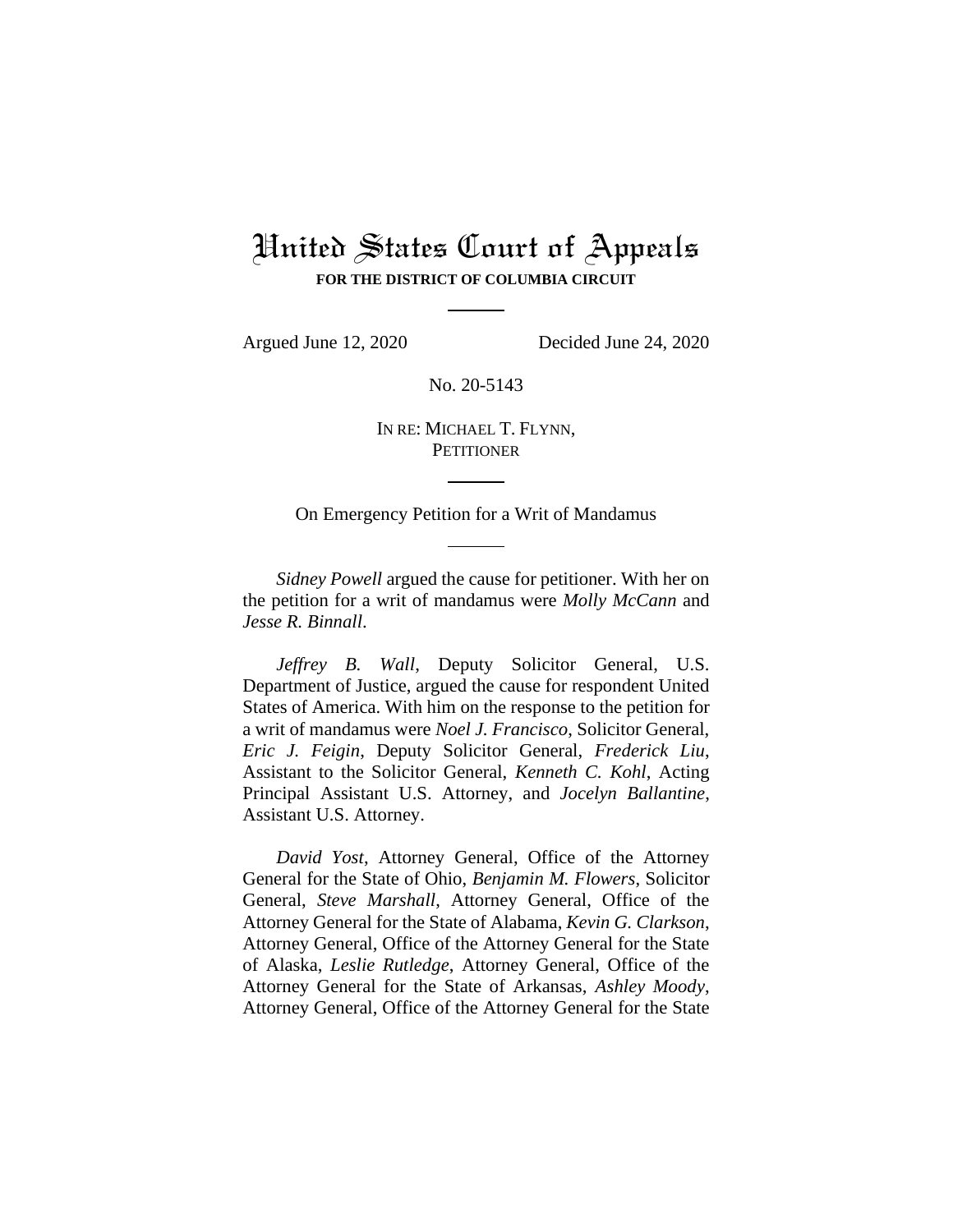of Florida, *Christopher M. Carr*, Attorney General, Office of the Attorney General for the State of Georgia, *Jeff Landry*, Attorney General, Office of the Attorney General for the State of Louisiana, *Lynn Fitch*, Attorney General, Office of the Attorney General for the State of Mississippi, *Eric Schmitt*, Attorney General, Office of the Attorney General for the State of Missouri, *Timothy C. Fox*, Attorney General, Office of the Attorney General for the State of Montana, *Mike Hunter*, Attorney General, Office of the Attorney General for the State of Oklahoma, *Alan Wilson*, Attorney General, Office of the Attorney General for the State of South Carolina, *Ken Paxton*, Attorney General, Office of the Attorney General for the State of Texas, *Sean D. Reyes*, Attorney General, Office of the Attorney General for the State of Utah, and *Patrick Morrisey*, Attorney General, Office of the Attorney General for the State of West Virginia, were on the brief for *amici curiae* the States in support of petitioner.

*William J. Olson*, *Jeremiah L. Morgan*, *Herbert W. Titus*, and *Robert J. Olson* were on the brief for *amici curiae* Former United States Attorney General Edwin Meese III and Conservative Legal Defense and Education Fund in support of petitioner.

*Jerome M. Marcus* was on the brief for *amici curiae*  Eleven Members of the United States House of Representatives in support of petitioner.

*John Reeves*, *pro se*, was on the brief for *amicus curiae*  John M. Reeves in support of petitioner and the United States.

*Michael H. McGinley* was on the brief for *amici curiae*  Majority Leader Mitch McConnell and Senators Tom Cotton,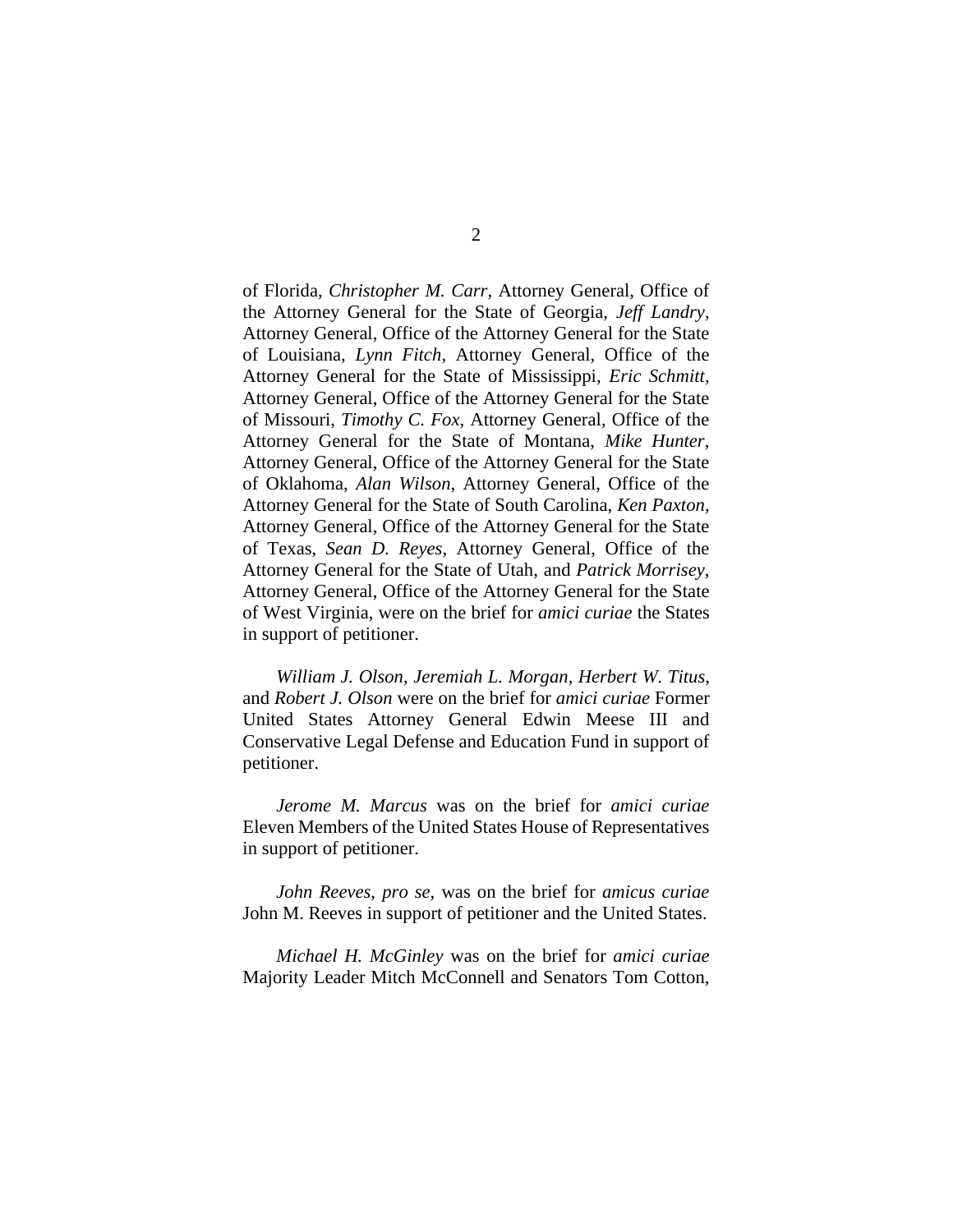Mike Braun, Kevin Cramer, Ted Cruz, Charles E. Grassley, and Rick Scott in support of the United States.

*Leslie McAdoo Gordon* was on the brief for *amicus curiae*  Federal Practitioners in support of petitioner and the United States.

*Eric B. Rasmusen*, *pro se*, was on the brief for *amicus curiae* Professor Eric Rasmusen in support of petitioner.

*Beth A. Wilkinson* argued the cause for respondent Judge Emmet G. Sullivan. With her on the response to the petition for a writ of mandamus were *Kosta S. Stojilkovic* and *Rakesh Kilaru*.

*Eugene R. Fidell*, *Stanley J. Marcus*, and *Gershon M. Ratner* were on the brief for *amicus curiae* Lawyers Defending American Democracy, Inc. in support of respondent.

*Lawrence Robbins*, *Alan E. Untereiner*, *D. Hunter Smith*, and *William W. Taylor III* were on the brief for *amicus curiae*  Watergate Prosecutors in support of respondent.

*Daniel E. Jackson* and *John W. Keker* were on the brief for *amicus curiae* Former Federal District Court Jurists in support of respondent.

*Gregory S. Smith* was on the brief for *amicus curiae* New York City Bar Association in support of respondent.

Before: HENDERSON, WILKINS, and RAO, *Circuit Judges*.

Opinion for the Court filed by *Circuit Judge* RAO.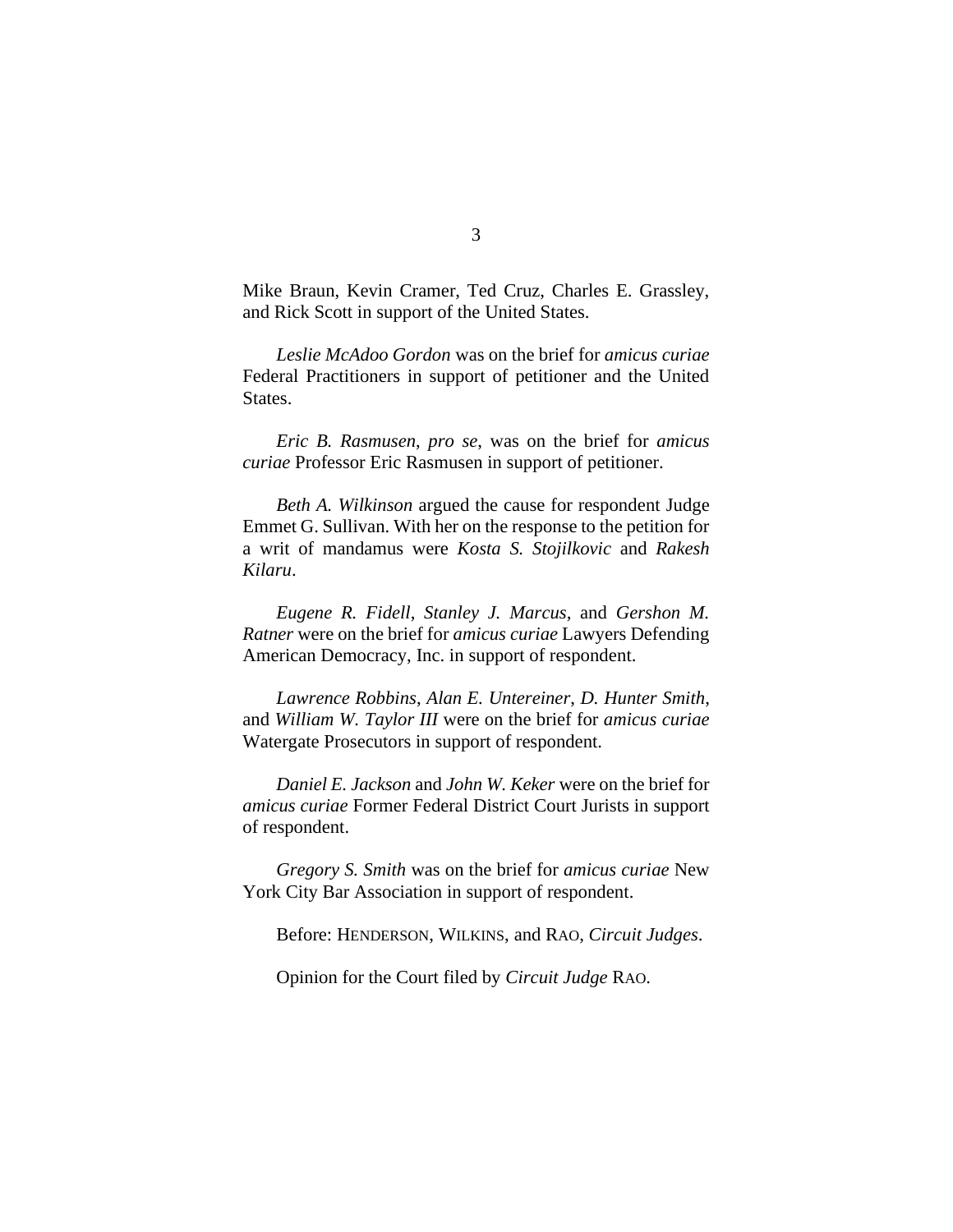## Opinion dissenting in part filed by *Circuit Judge* WILKINS.

RAO, *Circuit Judge*: Michael Flynn, former National Security Advisor to President Donald J. Trump, pleaded guilty to making false statements under 18 U.S.C. § 1001. Before sentencing, Flynn moved to withdraw his plea, alleging that the government failed to produce material exculpatory evidence and breached the plea agreement. Several months later, the U.S. Attorney for the District of Columbia filed a motion to dismiss all charges. *See* FED. R. CRIM. P. 48(a) ("The government may, with leave of court, dismiss an indictment, information, or complaint."). In its motion, the government explains that in light of newly discovered evidence of misconduct by the Federal Bureau of Investigation, the prosecution can no longer prove beyond a reasonable doubt that any false statements made by Flynn were material to a legitimate investigation—an element the government contends is necessary under Section 1001. *See United States v. Gaudin*, 515 U.S. 506, 509 (1995). The government's motion to dismiss also explains that "continued prosecution of the charged crime does not serve a substantial federal interest." Gov't Mot. Dismiss Criminal Information, No. 1:17-cr-232, ECF No. 198, at 2 (May 7, 2020). The district judge currently presiding over the case has yet to decide the government's motion. Instead, he has appointed an amicus to present arguments in opposition to the government's motion and to address whether Flynn should be held in criminal contempt for perjury. The district judge has also scheduled a hearing on these questions for July 16, 2020.

Flynn petitioned for a writ of mandamus before this court pursuant to the All Writs Act, 28 U.S.C. § 1651, seeking three forms of relief: (1) an order directing the district court to grant the motion to dismiss; (2) an order vacating the amicus appointment; and (3) an order reassigning the case to a different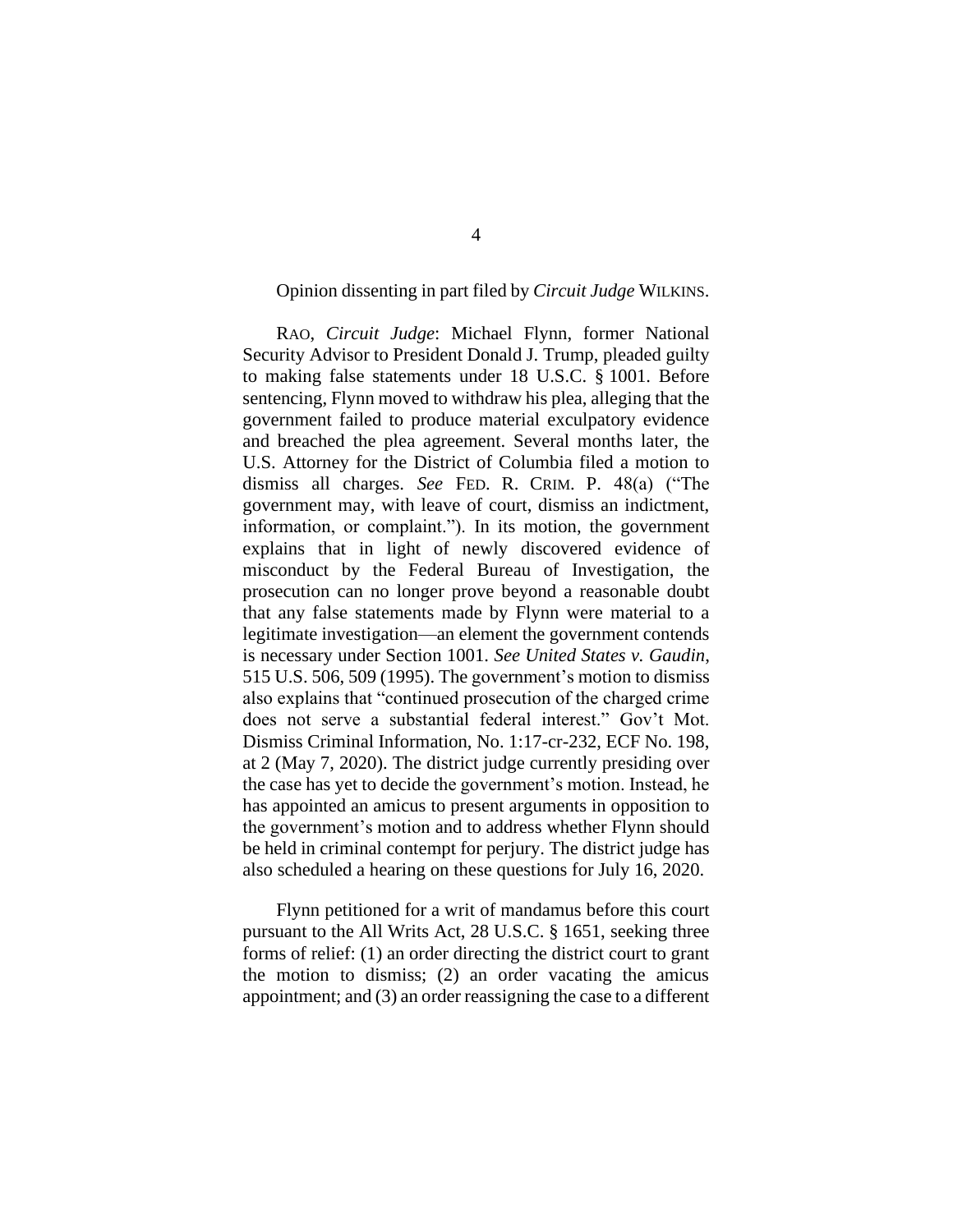district judge. For this court to grant a writ of mandamus, "the right to relief must be 'clear and indisputable'; there must be 'no other adequate means to attain the relief'; and 'the issuing court, in the exercise of its discretion, must be satisfied that the writ is appropriate under the circumstances.'" *In re Cheney*, 544 F.3d 311, 312–13 (D.C. Cir. 2008) (quoting *Cheney v. U.S. Dist. Court*, 542 U.S. 367, 380–81 (2004)). Applying these standards, we grant Flynn's petition in part.

Although Rule 48 requires "leave of court" before dismissing charges, "decisions to dismiss pending criminal charges—no less than decisions to initiate charges and to identify which charges to bring—lie squarely within the ken of prosecutorial discretion." *United States v. Fokker Servs. B.V.*, 818 F.3d 733, 742 (D.C. Cir. 2016). "To that end, the Supreme Court has declined to construe Rule 48(a)'s 'leave of court' requirement to confer any substantial role for courts in the determination whether to dismiss charges." *Id.*; *see also Newman v. United States*, 382 F.2d 479, 480 (D.C. Cir. 1967) ("Few subjects are less adapted to judicial review than the exercise by the Executive of his discretion in deciding … whether to dismiss a proceeding once brought."). The Judiciary's role under Rule 48 is thus confined to "extremely limited circumstances in extraordinary cases." *United States v. Hamm*, 659 F.2d 624, 629 (5th Cir. 1981); *United States v. Ammidown*, 497 F.2d 615, 621 (D.C. Cir. 1973) (emphasizing that Rule 48 motions must be granted "in the overwhelming number of cases"). More specifically, "[t]he principal object of the 'leave of court' requirement is … to protect a defendant against prosecutorial harassment … when the Government moves to dismiss an indictment over the defendant's objection." *Rinaldi v. United States*, 434 U.S. 22, 29 n.15 (1977). Rule 48 thus "gives no power to a district court to deny a prosecutor's … motion to dismiss charges based on a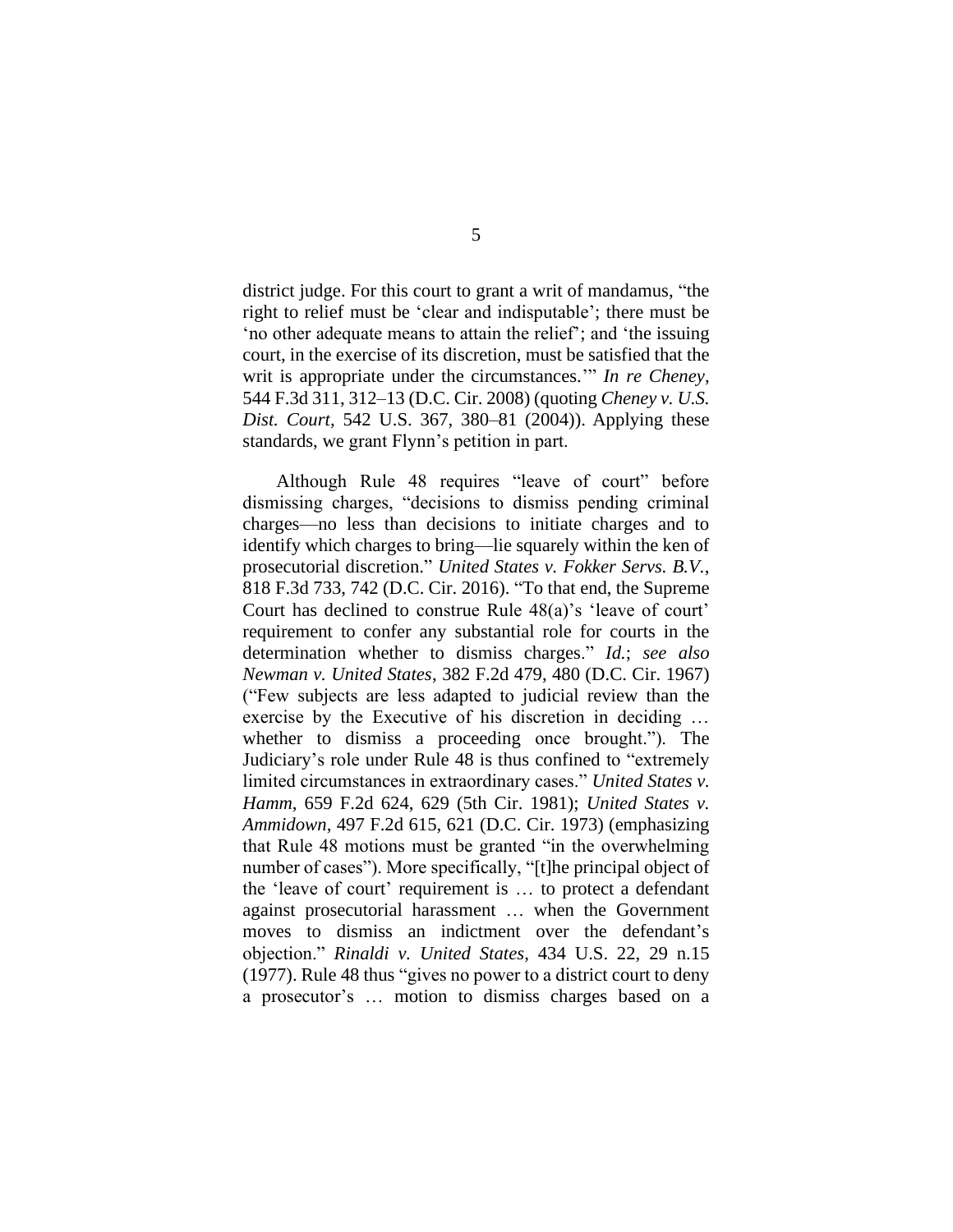disagreement with the prosecution's exercise of charging authority." *Fokker Servs.*, 818 F.3d at 742.<sup>1</sup>

Whatever the precise scope of Rule 48's "leave of court" requirement, this is plainly not the rare case where further judicial inquiry is warranted. To begin with, Flynn agrees with the government's motion to dismiss, and there has been no allegation that the motion reflects prosecutorial harassment. Additionally, the government's motion includes an extensive discussion of newly discovered evidence casting Flynn's guilt into doubt. *See* Mot. to Dismiss, ECF No. 198. Specifically, the government points to evidence that the FBI interview at which Flynn allegedly made false statements was "untethered to, and unjustified by, the FBI's counterintelligence investigation into Mr. Flynn." *Id.* at 2. In light of this evidence, the government maintains it cannot "prove either the relevant false statements or their materiality beyond a reasonable doubt." *Id.* Insufficient evidence is a quintessential justification for dismissing charges. *See Ammidown*, 497 F.2d at 623 (explaining that a motion to dismiss should be granted "if it is explained to the judge that there was … an insufficiency of evidence … or other similar consideration").

The government's representations about the insufficiency of the evidence are entitled to a "presumption of regularity …

<sup>&</sup>lt;sup>1</sup> In response to the petition, the district judge argues greater judicial scrutiny is warranted when a Rule 48(a) motion is filed after a guilty plea because formal judicial action has already been taken. Yet this claim conflicts with black letter law: "Rule 48(a) continues to apply even after conviction and sentencing while the case is on direct appeal, and the same standard applies to a government request for dismissal at that stage as applies if the request came prior to trial." 3B WRIGHT & MILLER, FED. PRAC. & PROC. CRIM. § 802 (4th ed. 2013).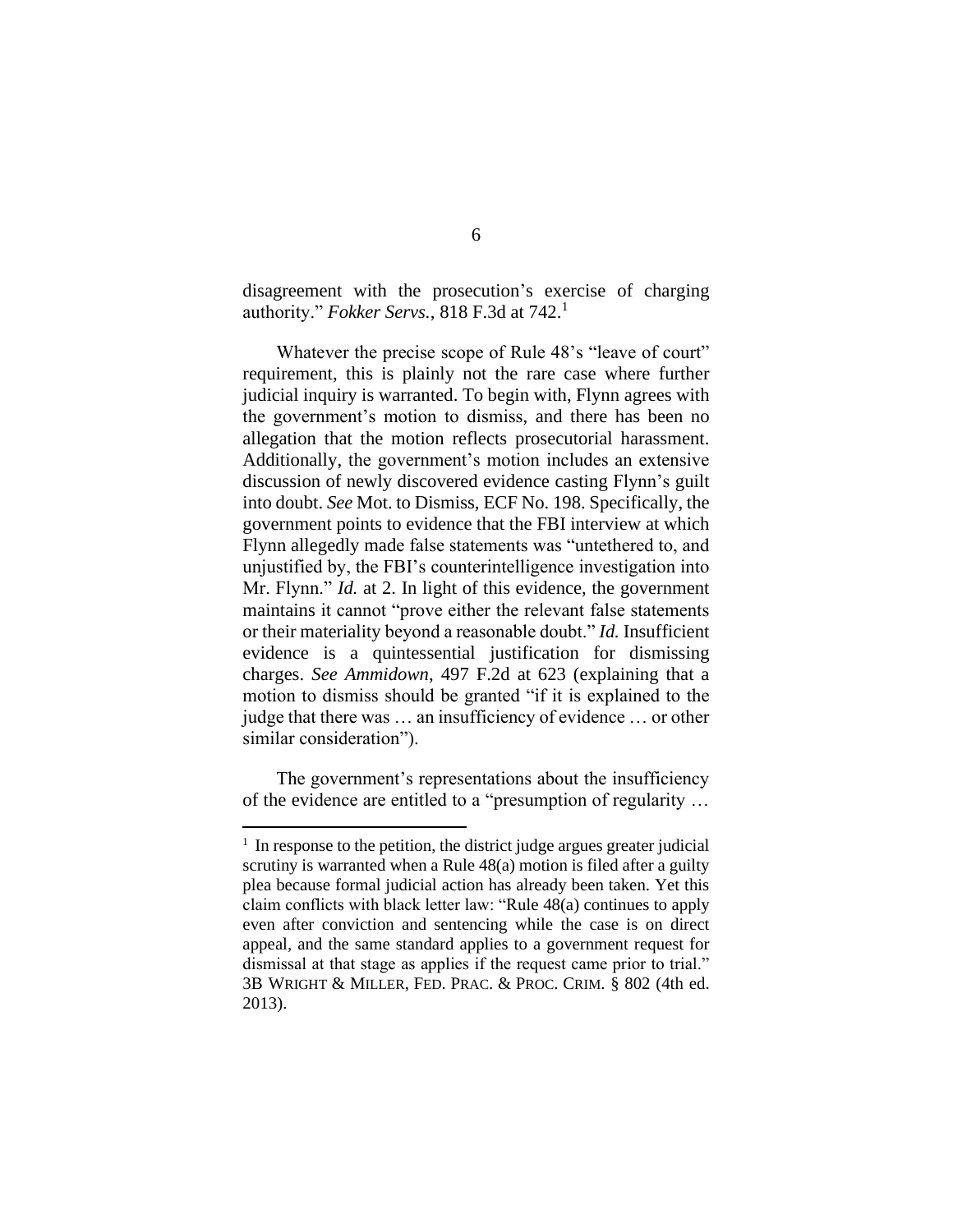in the absence of clear evidence to the contrary." *United States v. Armstrong*, 517 U.S. 456, 464 (1996) (quotation marks omitted). On the record before the district court, there is no clear evidence contrary to the government's representations. The justifications the district court offers in support of further inquiry—for instance, that only the U.S. Attorney signed the motion, without any line prosecutors, and that the motion is longer than most Rule 48(a) motions—are insufficient to rebut the presumption of regularity to which the government is entitled.

These clearly established legal principles and the Executive's "long-settled primacy over charging decisions," *Fokker Servs.*, 818 F.3d at 743, foreclose the district court's proposed scrutiny of the government's motion to dismiss the Flynn prosecution. Before this court, the district judge explains that he plans to "question the bona fides of the government's motion," Sullivan Response 29 (quotation marks omitted), "inquire about the government's motions and representations," Sullivan Reply 26, "illuminat[e] the full circumstances surrounding the proposed dismissal," *id.* at 12, and probe "whether the presumption of regularity for prosecutorial decisions is overcome" in "the unusual facts of this case," Sullivan Response 3. A hearing may sometimes be appropriate before granting leave of court under Rule 48; however, a hearing cannot be used as an occasion to superintend the prosecution's charging decisions, because "authority over criminal charging decisions resides fundamentally with the Executive, without the involvement of—and without oversight power in—the Judiciary." *Fokker Servs.*, 818 F.3d at 741. The district court's orders appointing an amicus, *see infra* 8–10, and scheduling the proposed hearing therefore constitute clear legal error.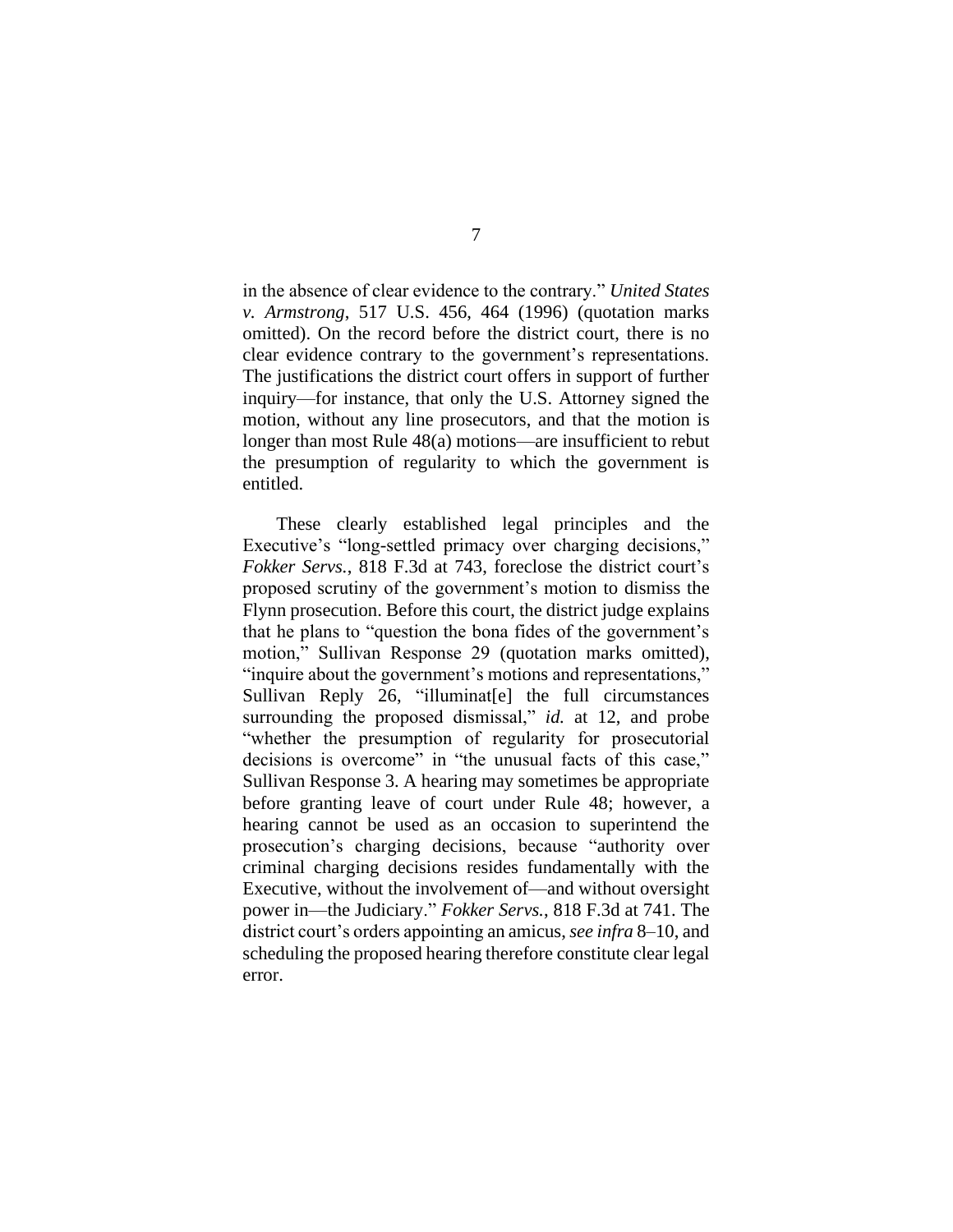Because legal errors ordinarily may be corrected on appeal, a writ of mandamus is proper only if there is "no other adequate means to attain … relief." *Cheney*, 542 U.S. at 380. Although "an abstract concern with the separation of powers," does not rise to the level of an irreparable injury, *In re Al Nashiri*, 791 F.3d 71, 79–81 (D.C. Cir. 2015), we have found the requisite harm as a matter of course when a party alleges the district court's action usurps a specific executive power. *See In re Cheney*, 406 F.3d 723, 731 (D.C. Cir. 2005) (en banc); *Fokker Servs.*, 818 F.3d at 749; *Cobell v. Norton*, 334 F.3d 1128, 1139–40 (D.C. Cir. 2003); *In re Sealed Case No. 98-3077*, 151 F.3d 1059, 1065–66 (D.C. Cir. 1998).

In this case, the district court's actions will result in specific harms to the exercise of the Executive Branch's exclusive prosecutorial power. The contemplated proceedings would likely require the Executive to reveal the internal deliberative process behind its exercise of prosecutorial discretion, interfering with the Article II charging authority. *Newman*, 382 F.2d at 481 (citing *United States v. Cox*, 342 F.2d 167, 171 (5th Cir. 1965)). Thus, the district court's appointment of the amicus and demonstrated intent to scrutinize the reasoning and motives of the Department of Justice constitute irreparable harms that cannot be remedied on appeal. *See Cobell*, 334 F.3d at 1140 ("[I]nterference with the internal deliberations of a Department of the Government of the United States … cannot be remedied by an appeal from the final judgment."); *see also Cheney*, 542 U.S. at 382.

We must also assure ourselves that issuance of the writ "is appropriate under the circumstances." *Cheney*, 542 U.S. at 381. The circumstances of this case demonstrate that mandamus is appropriate to prevent the judicial usurpation of executive power. The first troubling indication of the district court's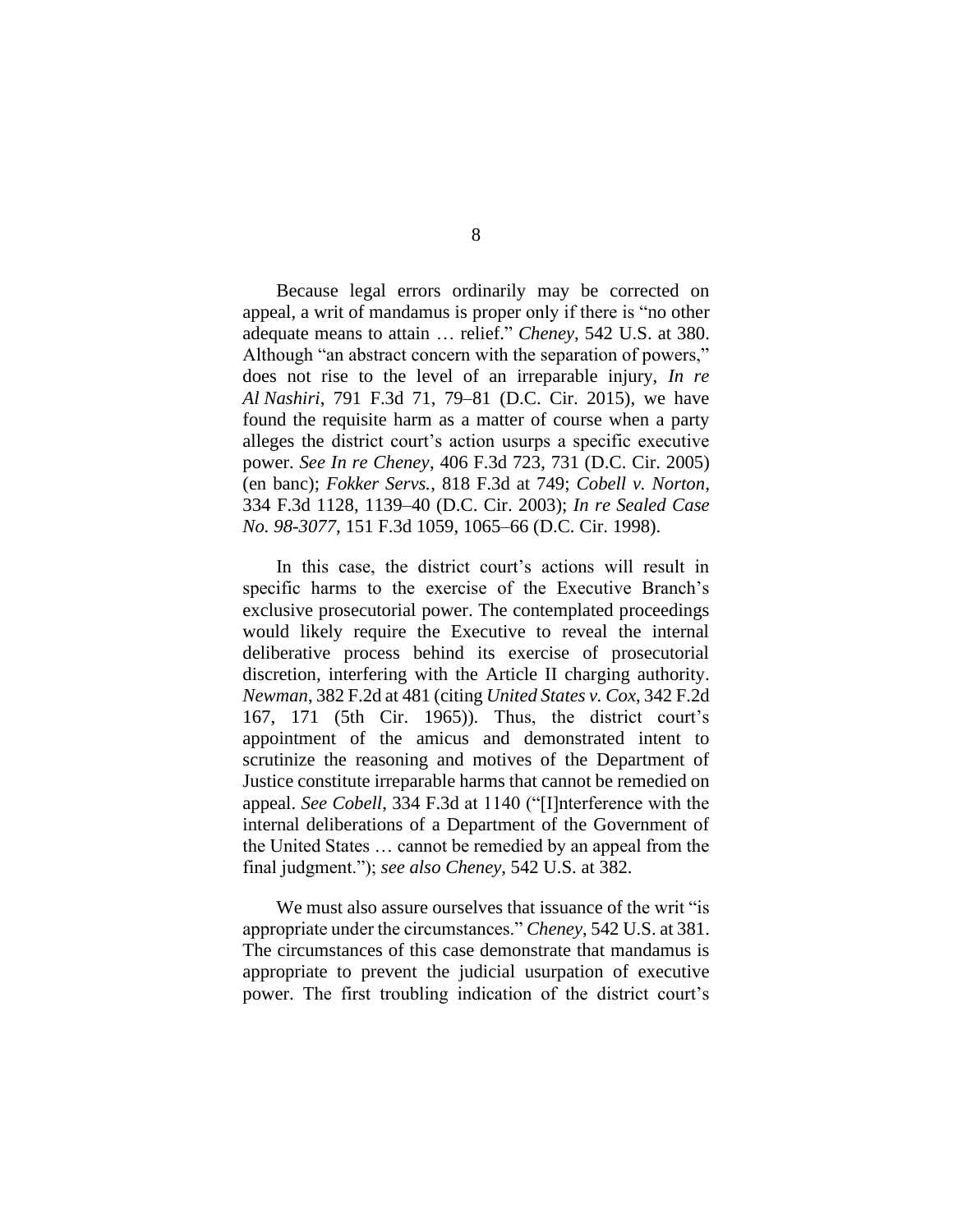mistaken understanding of its role in ruling on an unopposed Rule 48(a) motion was the appointment of John Gleeson to "present arguments *in opposition to* the government's Motion." Order Appointing Amicus Curiae, No. 1:17-cr-232, ECF No. 205, at 1 (May 13, 2020) (emphasis added). Whatever the extent of the district court's "narrow" role under Rule 48(a), *see Fokker Servs.*, 818 F.3d at 742, that role does not include designating an advocate to defend Flynn's continued prosecution. The district court's order put two "coequal branches of the Government … on a collision course." *Cheney*, 542 U.S. at 389. The district court chose an amicus who had publicly advocated for a full adversarial process. Based on the record before us, the contemplated hearing could require the government to defend its charging decision on two fronts answering the district court's inquiries as well as combatting Gleeson's arguments. Moreover, the district court's invitation to members of the general public to appear as amici suggests anything but a circumscribed review. *See* May 12, 2020, Minute Order, No. 1:17-cr-232. This sort of broadside inquiry would rewrite Rule 48(a)'s narrow "leave of court" provision.

And we need not guess if this irregular and searching scrutiny will continue; it already has. On May 15, Gleeson moved for permission to file a brief addressing, among other things, "any additional factual development [he] may need before finalizing [his] argument" and suggesting a briefing and argument schedule. Mot. to File Amicus Br., No. 1:17-cr-232, ECF No. 209, at 1–2 (May 15, 2020). The district court granted the motion and then set a lengthy briefing schedule and a July 16, 2020, hearing. *See* May 19, 2020, Minute Order, No. 1:17 cr-232. In his brief opposing the government's motion, Gleeson asserted the government's reasons for dismissal were "pretext" and accused the government of "gross prosecutorial abuse." Amicus Br., No. 1:17-cr-232, ECF No. 225, at 38–59 (June 10,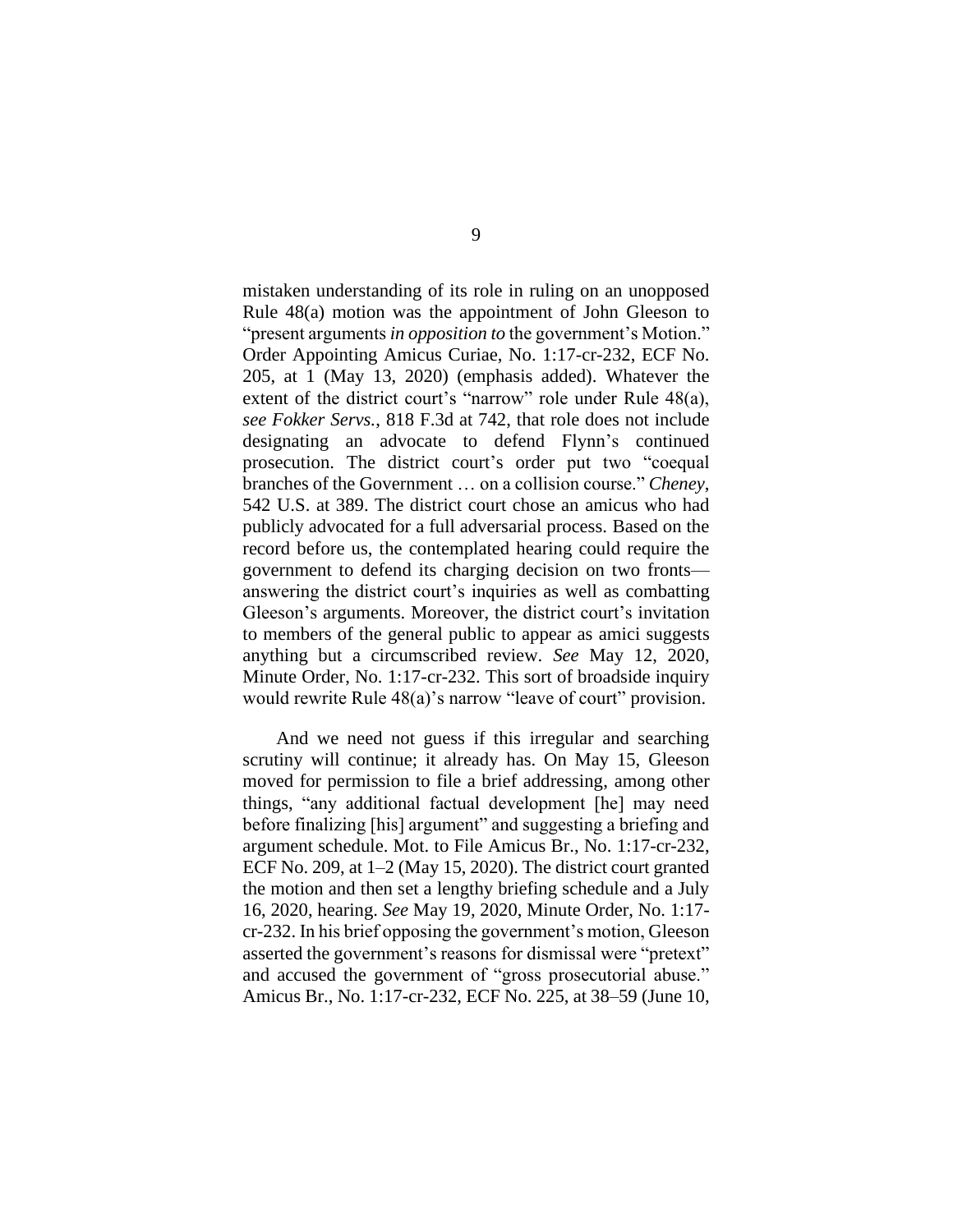2020). He relied on news stories, tweets, and other facts outside the record to contrast the government's grounds for dismissal here with its rationales for prosecution in other cases. *See id.* at 43, 46–47, 57–59.

These actions foretell not only that the scrutiny will continue but that it may intensify. Among other things, the government may be required to justify its charging decisions, not only in this case, but also in the past or pending cases cited in Gleeson's brief. Moreover, Gleeson encouraged the district court to scrutinize the government's view of the strength of its case—a core aspect of the Executive's charging authority. *See In re United States*, 345 F.3d 450, 453 (7th Cir. 2003) (condemning district court's failure to dismiss criminal charges based on its view that "the government has exaggerated the risk of losing at trial"). As explained above, our cases are crystal clear that the district court is without authority to do so. *See Fokker Servs.*, 818 F.3d at 742; *Ammidown*, 497 F.2d at 623.

Finally, each of our three coequal branches should be encouraged to self-correct when it errs. If evidence comes to light calling into question the integrity or purpose of an underlying criminal investigation, the Executive Branch must have the authority to decide that further prosecution is not in the interest of justice. $<sup>2</sup>$  As the Supreme Court has explained,</sup> "the capacity of prosecutorial discretion to provide individualized justice is firmly entrenched in American law. …

<sup>2</sup> *See* U.S. Dep't of Justice, Justice Manual § 9-27.200 cmt. (2020) ("[A]s a matter of fundamental fairness and in the interest of the efficient administration of justice, no prosecution should be initiated against any person unless the attorney for the government believes that the admissible evidence is sufficient to obtain and sustain a guilty verdict by an unbiased trier of fact.").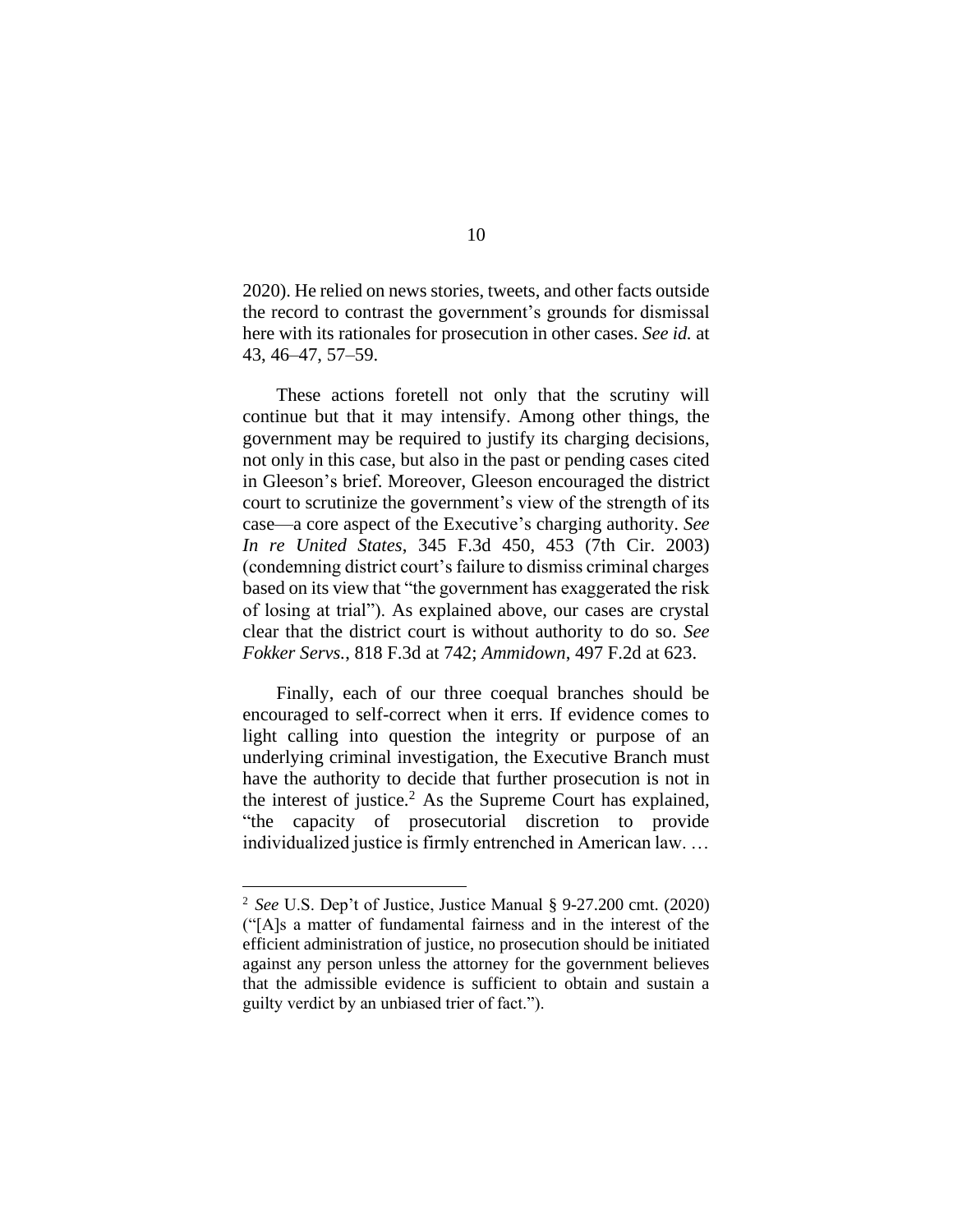[A] system that did not allow for discretionary acts of leniency would be totally alien to our notions of criminal justice." *McCleskey v. Kemp*, 481 U.S. 279, 311–12 (1987) (quotation marks omitted); *see also United States v. Smith*, 55 F.3d 157, 160 (4th Cir. 1995) ("[T]he duty of the United States Attorney [is] not simply to prosecute but to do justice.") (quotation marks omitted). In the third branch, when a district court oversteps, the mandamus remedy allows the court of appeals to prevent encroachment on a coequal department. *See Cheney*, 542 U.S. at 382 ("Accepted mandamus standards are broad enough to allow a court of appeals to prevent a lower court from interfering with a coequal branch's ability to discharge its constitutional responsibilities.").

Because this is not the unusual case where a more searching inquiry is justified, and because there is no adequate remedy for the intrusion on "the Executive's long-settled primacy over charging decisions," *Fokker Servs.*, 818 F.3d at 743, we grant the petition for mandamus in part and order the district court to grant the government's Rule 48(a) motion to dismiss the charges against Flynn*.* 

We deny Flynn's petition to the extent he seeks reassignment of the district judge. This case does not meet the "high bar" for reassignment, *id.* at 751, which would be appropriate only if the district judge's conduct was "so extreme as to display clear inability to render fair judgment," *Liteky v. United States*, 510 U.S. 540, 551 (1994). Flynn focuses primarily on comments the district judge made at sentencing, but "judicial remarks during the course of a trial that are critical or disapproving of, or even hostile to, counsel, the parties, or their cases, ordinarily do not support a bias or partiality challenge." *Id.* at 555; *see also In re Barry*, 946 F.2d 913, 914 (D.C. Cir. 1991) ("[A] trial judge is entitled to form his own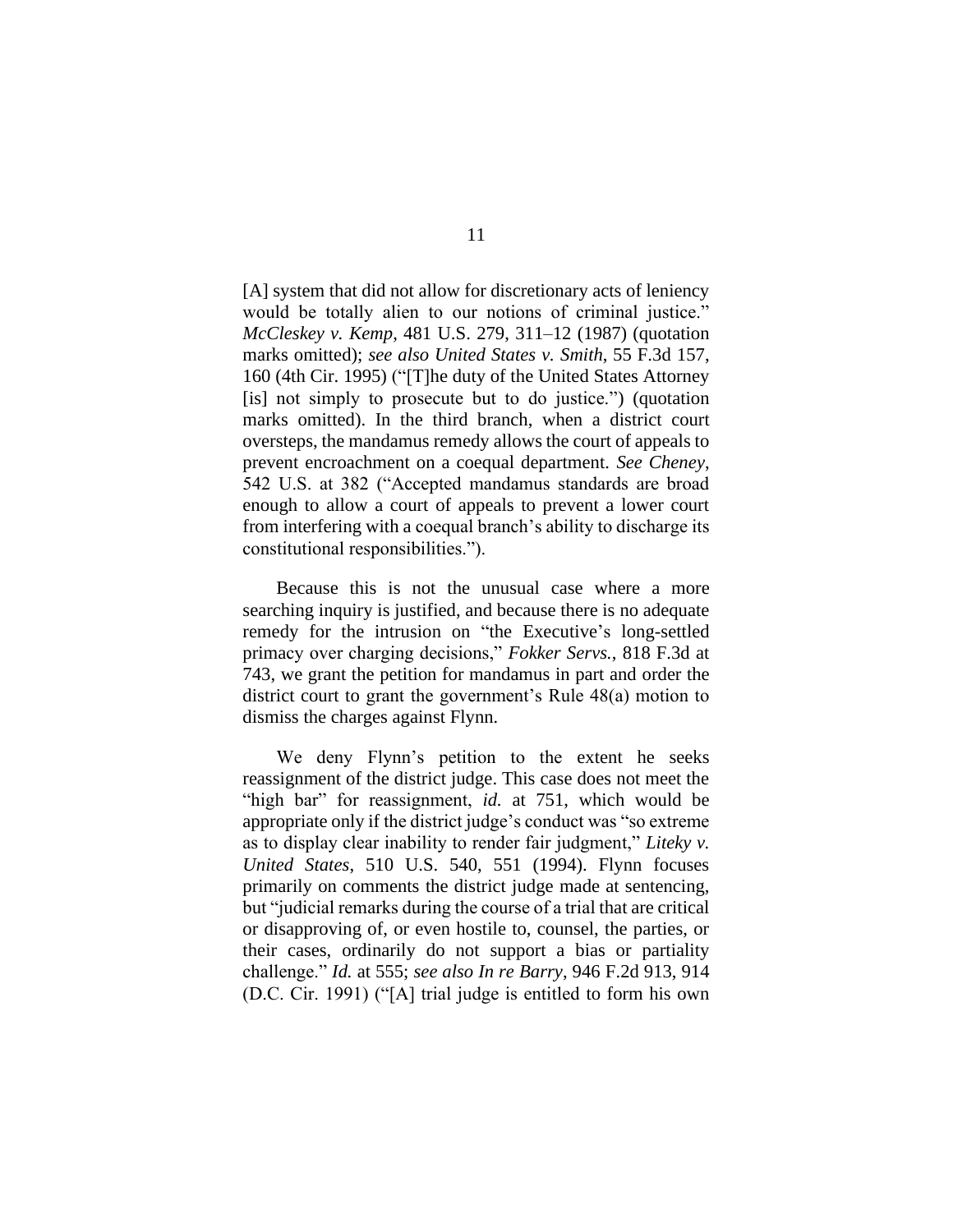judgment as to the conduct of a defendant and to take that judgment into account in sentencing."). In light of these precedents, the district judge's conduct did not indicate a clear inability to decide this case fairly. We decline to reassign the case to a new judge simply to grant the government's Rule 48(a) motion to dismiss.

\* \* \*

We include the following responses to the dissenting opinion in order to clarify the extent to which the dissent's arguments are foreclosed by longstanding precedent and fundamental separation of powers principles.

*First*, the dissent glosses over the presumption of regularity to which the Executive is entitled in the exercise of its prosecutorial discretion. While the district court is not a "rubber stamp" when considering whether to grant "leave of court" under Rule 48, *Ammidown*, 497 F.2d at 622, any judicial inquiry is strictly bounded by the presumption of regularity, and the presumption is overcome only in extraordinary cases and by "clear evidence to the contrary," *Armstrong*, 517 U.S. at 464. The dissent fundamentally misstates our opinion by insisting we hold "a district court *may not even consider* [a Rule 48 motion] before giving its 'leave.'" Dissenting Op. 3. Perhaps that is to distract from the simple fact that neither the dissent nor the district judge has identified a legitimate basis to rebut the presumption here. Our precedents emphatically leave prosecutorial charging decisions to the Executive Branch and hold that a court may scrutinize a motion to dismiss only on the extraordinary showing of harassment of the defendant or malfeasance such as bribery—neither of which is manifest in the record before the district court. *See supra* 6–7. The dissent argues the presumption is overcome in this case because of the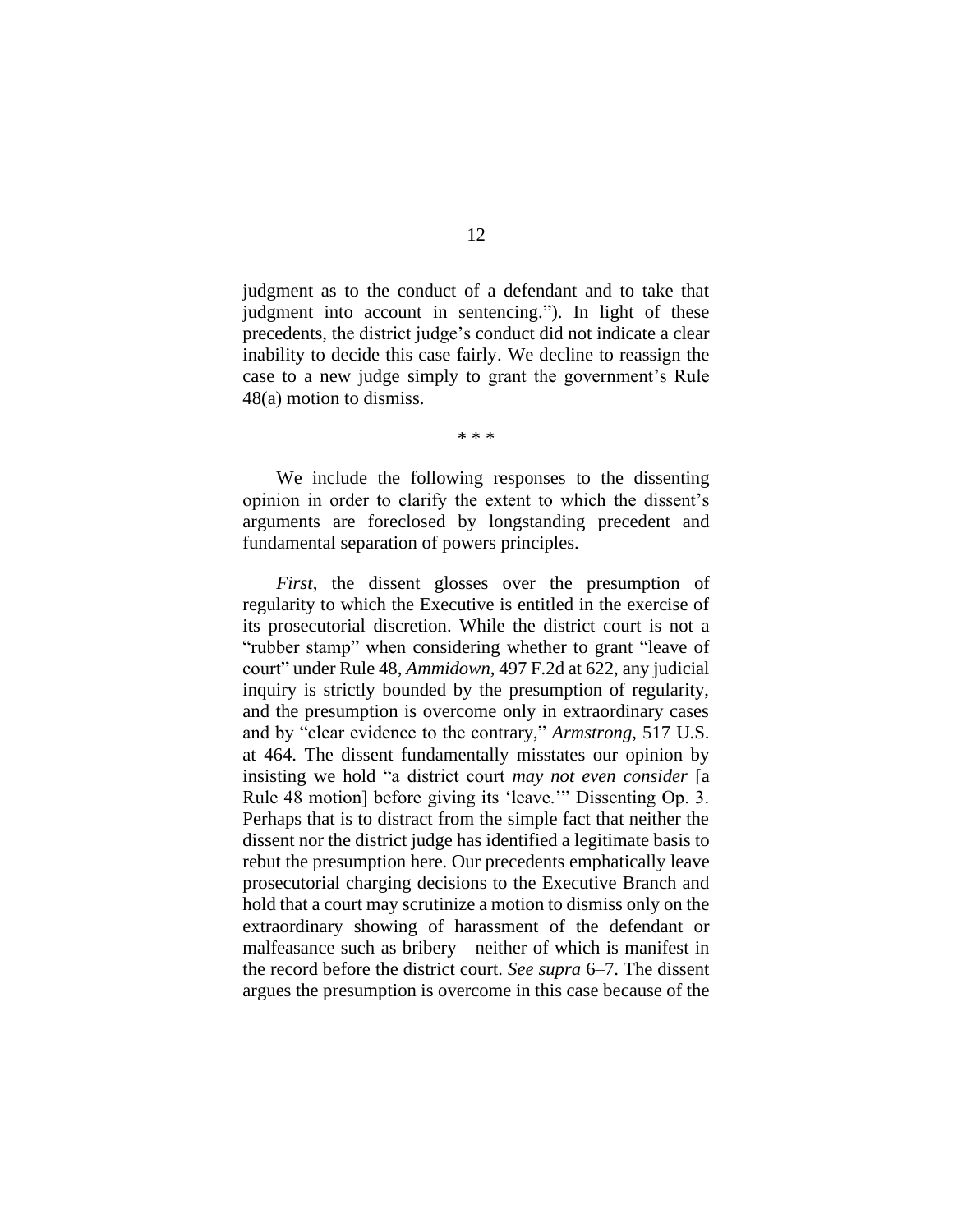government's "complete reversal" in moving to dismiss charges it previously supported. Dissenting Op. 17–18. Yet the government *necessarily* reverses its position whenever it moves to dismiss charges under Rule 48(a), and so the reversal standing alone cannot provide the irregularity. Given the absence of any legitimate basis to question the presumption of regularity, there is no justification to appoint a private citizen to oppose the government's motion to dismiss Flynn's prosecution. *See Newman*, 382 F.2d at 482.<sup>3</sup>

*Second*, the dissent undermines our recent decision in *Fokker Services* by recasting its necessary and well-considered reasoning as dicta. In that case, we relied on "settled constitutional understandings" to determine that Rule 48(a)'s "leave of court" requirement "confers no new power in the courts to scrutinize and countermand the prosecution's exercise of its traditional authority over charging and enforcement decisions." *Fokker Servs.*, 818 F.3d at 741, 743. This part of the opinion is binding because the narrow interpretation of Rule 48(a) was essential to our interpretation of the Speedy Trial Act's parallel "approval of the court" requirement*. Id.* at 743; *see also Seminole Tribe of Fla. v. Florida*, 517 U.S. 44, 67 (1996) (explaining that courts are bound by "those portions of the opinion necessary to th[e] result"). The dissent attempts to limit the holding of *Fokker Services* to its "particular legal

<sup>&</sup>lt;sup>3</sup> The dissent's only remaining argument relating to the presumption of regularity is that the government is purportedly misinterpreting Section 1001's materiality element. Dissenting Op. 18. The question before us, however, is not whether the Executive's legal theory is ultimately correct, but whether the Executive has the constitutional discretion to end this prosecution—which for the reasons already discussed, it plainly does. In the initiation and cessation of a prosecution, it is the Executive's view of the law that matters, not ours, because of its authority over criminal charging decisions.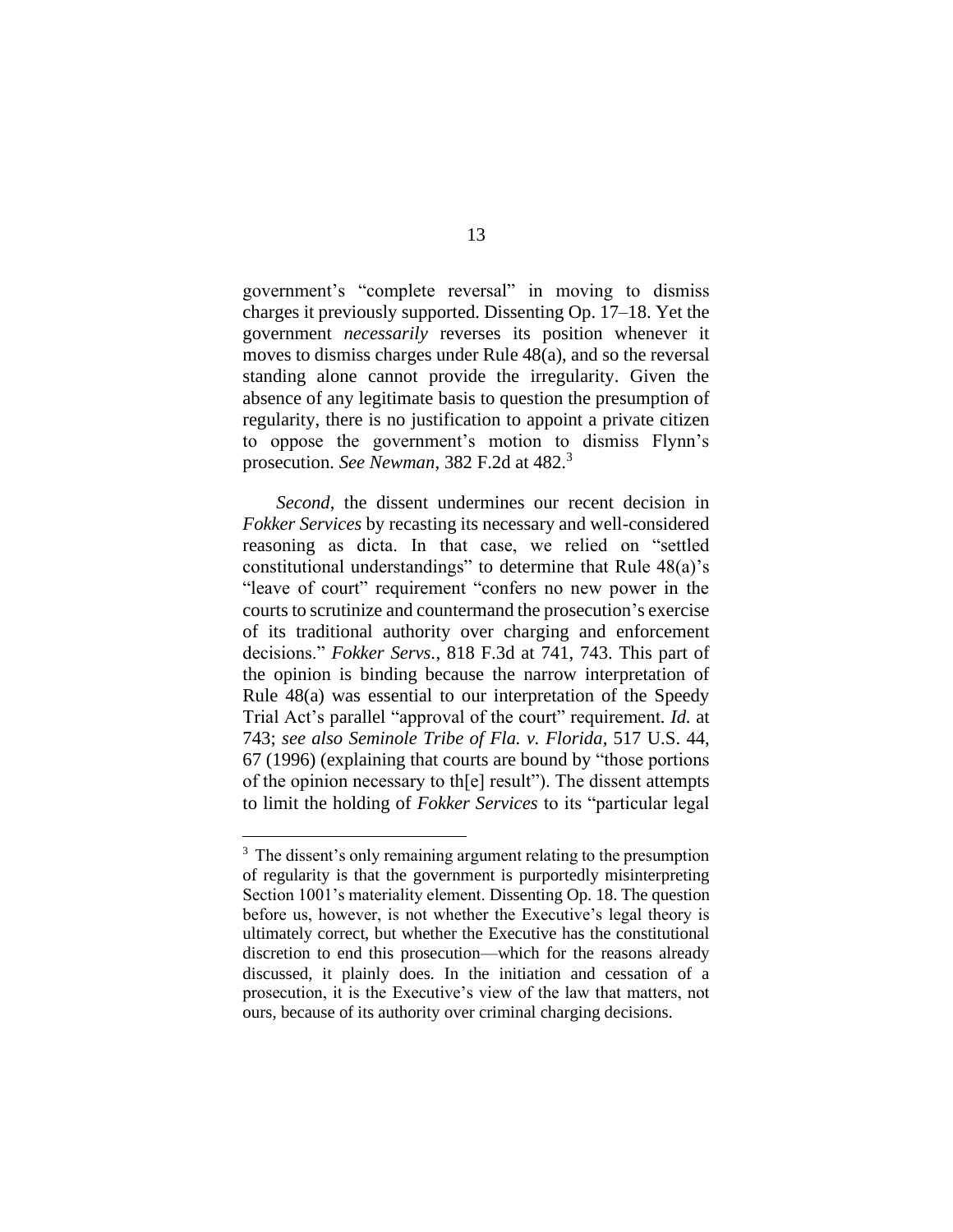context," Dissenting Op. 4, but the decision is fundamentally about the scope of the Executive's constitutional charging authority. As such, it is directly controlling here.

*Third*, the dissent asserts our adherence to *Fokker Services* creates a circuit split. Dissenting Op. 4. Yet if a split exists, a proposition we dispute, it would be a result of *Fokker Services*' binding interpretation of Rule 48(a). Even on the dissent's view that we should limit our reading of the case, the dissent's proposed free-ranging public interest inquiry reaches beyond anything in our precedents. The level of scrutiny "left open" by Rule 48(a), Dissenting Op. 6, must be understood in light of the respective constitutional powers assigned to the Judiciary and the Executive, which suggests a natural limit on the appropriate judicial inquiry. The district court has no mechanism by which it can maintain a prosecution in the absence of the Executive Branch moving forward. Therefore, while the district court may check for regularity and ensure that a defendant is not being harassed by a motion to dismiss, its decision cannot turn on "what the judge independently consider[s] best in the public interest." *Ammidown*, 497 F.2d at 623.<sup>4</sup> A court should not

<sup>4</sup> The dissent maintains that the Supreme Court in *Rinaldi* and *Thompson v. United States* conducted an "independent evaluation" of the record to determine whether an unopposed Rule 48(a) motion should be granted. Dissenting Op. 10 (quoting 434 U.S. at 30; 444 U.S. 248, 250 (1980)). Yet the references to an "independent evaluation" reflect the unremarkable proposition that, unlike a district court, a court of review like this court or the Supreme Court is limited to reviewing the facts included in the record. *See, e.g.*, *United States v. Bell*, 708 F.3d 223, 225 (D.C. Cir. 2013) ("[O]n appeal we are limited to the record in the district court."); FED. R. APP. P. 10. The Supreme Court's mention of an "independent evaluation" or "independent examination" does not support the authority of a district court—which is ordinarily not limited to a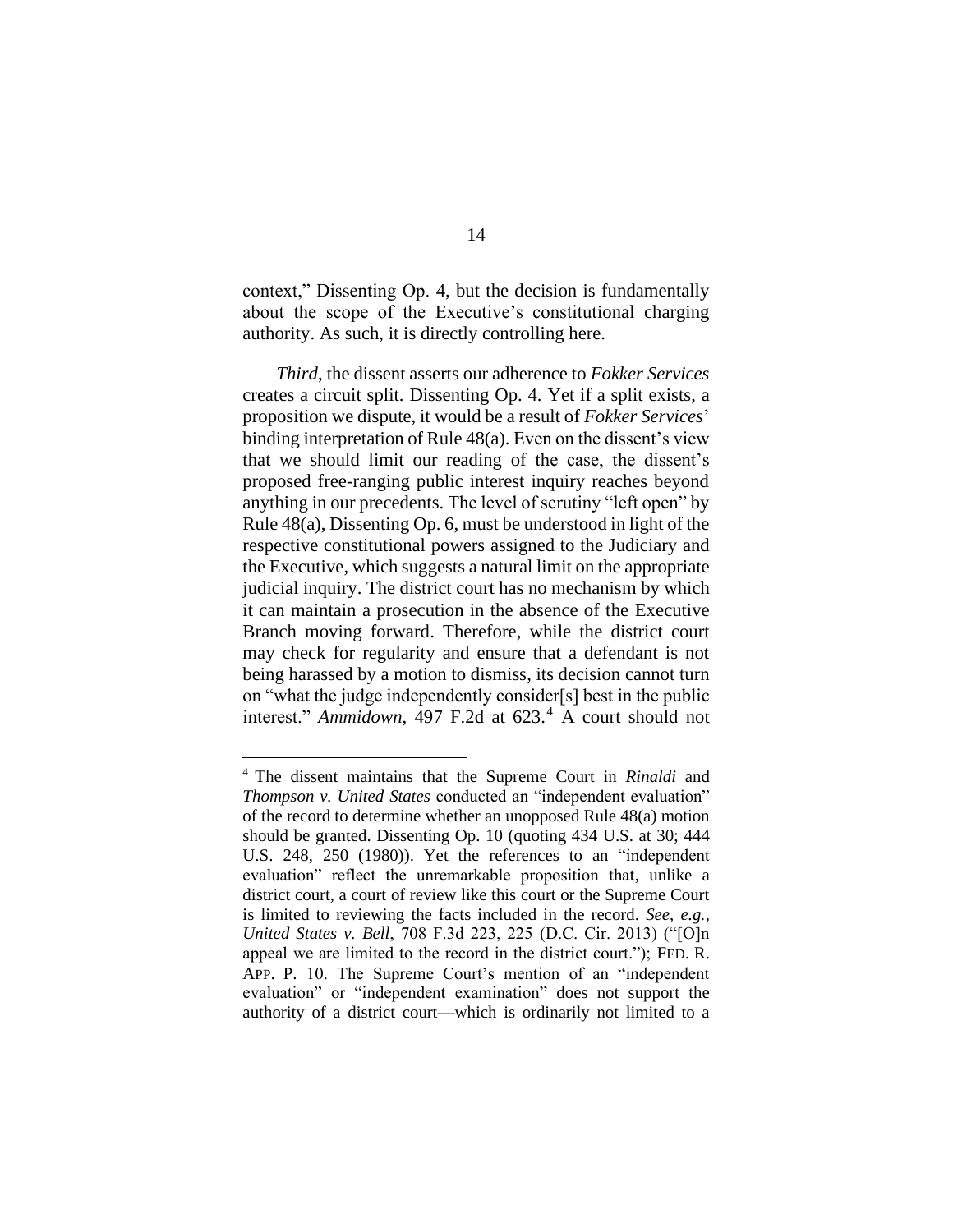second-guess the prosecutor's evaluation of the evidence except in the "blatant and extreme case" where "the dismissal has no basis in fact" whatsoever. *Id.* at 621, 622. The dissent would sanction an expansive judicial inquiry under Rule 48(a) that runs afoul of Supreme Court precedent, this court's precedent, and out of circuit precedent. *See ICC v. Bhd. of Locomotive Engineers*, 482 U.S. 270, 283 (1987) ("[I]t is entirely clear that the refusal to prosecute cannot be the subject of judicial review."); *Fokker*, 818 F.3d at 743; *In re United States*, 345 F.3d at 454. 5

*Fourth*, although our dissenting colleague apparently agrees there is no need to cite a case on all fours before granting mandamus relief, he faults the majority for failing to identify a case in which mandamus was granted in nearly identical circumstances. Dissenting Op. 1, 7, 13. *Fokker Services*, however, directly rejects such a requirement: "[W]e have never required the existence of a prior opinion addressing the precise

closed record—under Rule 48(a) to develop its own record of the prosecution's charging decisions through the appointment of a private amicus or otherwise.

<sup>&</sup>lt;sup>5</sup> The dissent relies upon the Fifth Circuit's "betrayal of the public trust" language to authorize courts to impose their independent conception of the public interest upon the Executive. Dissenting Op. 5 (quoting *Hamm*, 659 F.2d at 629). As our sister circuits have explained, such a "betrayal" arises only where there is clear evidence of misconduct such as "bribery, animus towards the victim, or a desire to attend a social event," *United States v. HSBC Bank USA*, 863 F.3d 125, 141 (2d Cir. 2017), or a federal prosecutor "acting alone rather than at the direction or with the approval of the Justice Department," *In re United States*, 345 F.3d at 454. *See also Hamm*, 659 F.2d at 629–30 (noting "extremely limited circumstances" for judicial oversight such as when a prosecutor accepts a bribe). Such circumstances are not alleged here.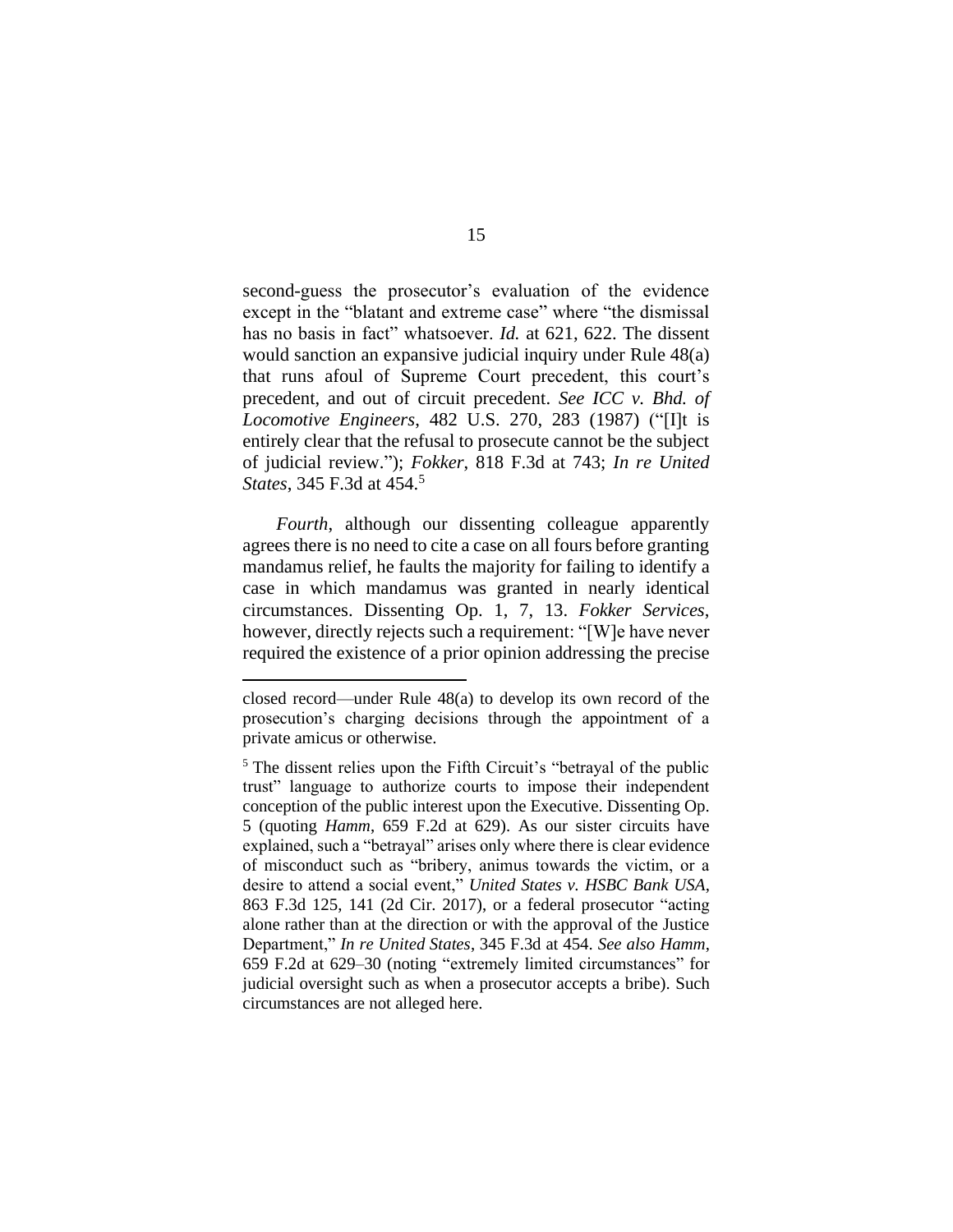factual circumstances or statutory provision at issue in order to find clear error justifying mandamus relief." 818 F.3d at 749– 50. In any event, as explained above, *Fokker Services* directly forecloses the district court's actions in these circumstances. Some questions regarding Rule 48(a) may be "unsettled," as the dissent maintains, but there is nothing unsettled about the principle that a district court cannot second-guess prosecutorial discretion where there has been no indication of irregularity. The novelty of the district court's usurpation of power heightens rather than lessens the need for mandamus. *Fokker Servs.*, 818 F.3d at 750.

*Fifth*, the dissent minimizes the import of the district court's orders, claiming that we are granting mandamus "before the district court has acted." Dissenting Op. 2 (quotation marks omitted). Yet the district court *has* acted here. It has ordered briefing and scheduled a hearing in order to provide a court-appointed amicus the opportunity "to present arguments in opposition to the government's Motion to Dismiss." Order Appointing Amicus Curiae, ECF No. 205, at 1. In other words, the court has appointed one private citizen to argue that another citizen should be deprived of his liberty regardless of whether the Executive Branch is willing to pursue the charges. Although no decision has yet been made on the motion to dismiss, the district court's judicial supervision, detailed *supra* 7–8, "threatens to chill law enforcement by subjecting the prosecutor's motives and decisionmaking to outside inquiry." *Wayte v. United States*, 470 U.S. 598, 607–08 (1985). As explained above, we have held such "interference with the internal deliberations" of the Executive Branch to be a quintessential irreparable injury giving rise to mandamus. *Cobell*, 334 F.3d at 1140–43.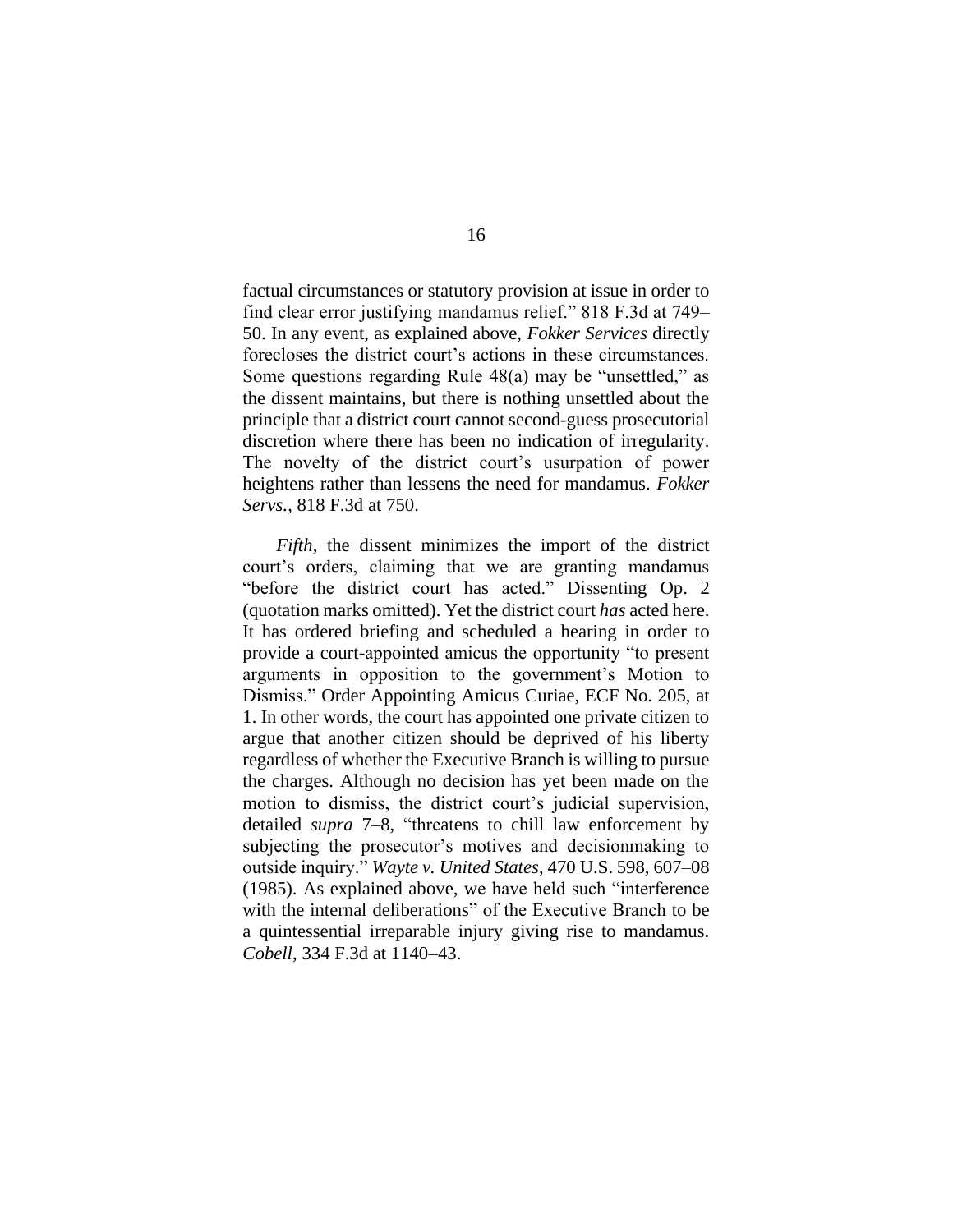*Sixth*, the dissent maintains that mandamus must focus exclusively on the petitioner's harms, not the government's, because the government has not formally petitioned for mandamus. Dissenting Op. 7–10  $\&$  n.2. Our court has squarely rejected this argument. In *Cobell*, we granted mandamus on the basis of irreparable injury to the Executive Branch in the absence of a "separate petition for mandamus" filed by the government. *See Cobell*, 334 F.3d at 1140 n.\*; *see also Ex parte Peru*, 318 U.S. 578, 587–88 (1943) (relying on harm to the Executive, namely "embarrass[ing] the executive arm of the Government in conducting foreign relations," to grant a mandamus petition to a foreign sovereign without requiring a separate government petition). Here, we invited the government to respond, and at argument the government offered to file a petition at the court's request. Oral Arg. Tr. 46–47. The Executive Branch is not just any "different party," Dissenting Op. 8 (emphasis omitted), but a coequal branch of government responsible for prosecutorial decisions. *See Cheney*, 542 U.S. at 390 ("As this case implicates the separation of powers, the Court of Appeals must also ask, as part of th[e mandamus] inquiry, whether the District Court's actions constituted an unwarranted impairment of another branch in the performance of its constitutional duties."). Therefore, we must consider the irreparable harms to the Executive in a case such as this, in which the government has moved to dismiss. *Cf. Doe v. Exxon Mobil Corp.*, 473 F.3d 345, 356–57 (D.C. Cir. 2007) (noting it would be appropriate to examine separation of powers harms to the Executive if it had joined the petitioner's mandamus request or "requested the dismissal of the action" below).

*Seventh*, the dissent swings for the fences—and misses by analogizing a Rule 48(a) motion to dismiss with a selective prosecution claim. Of course, the Executive may not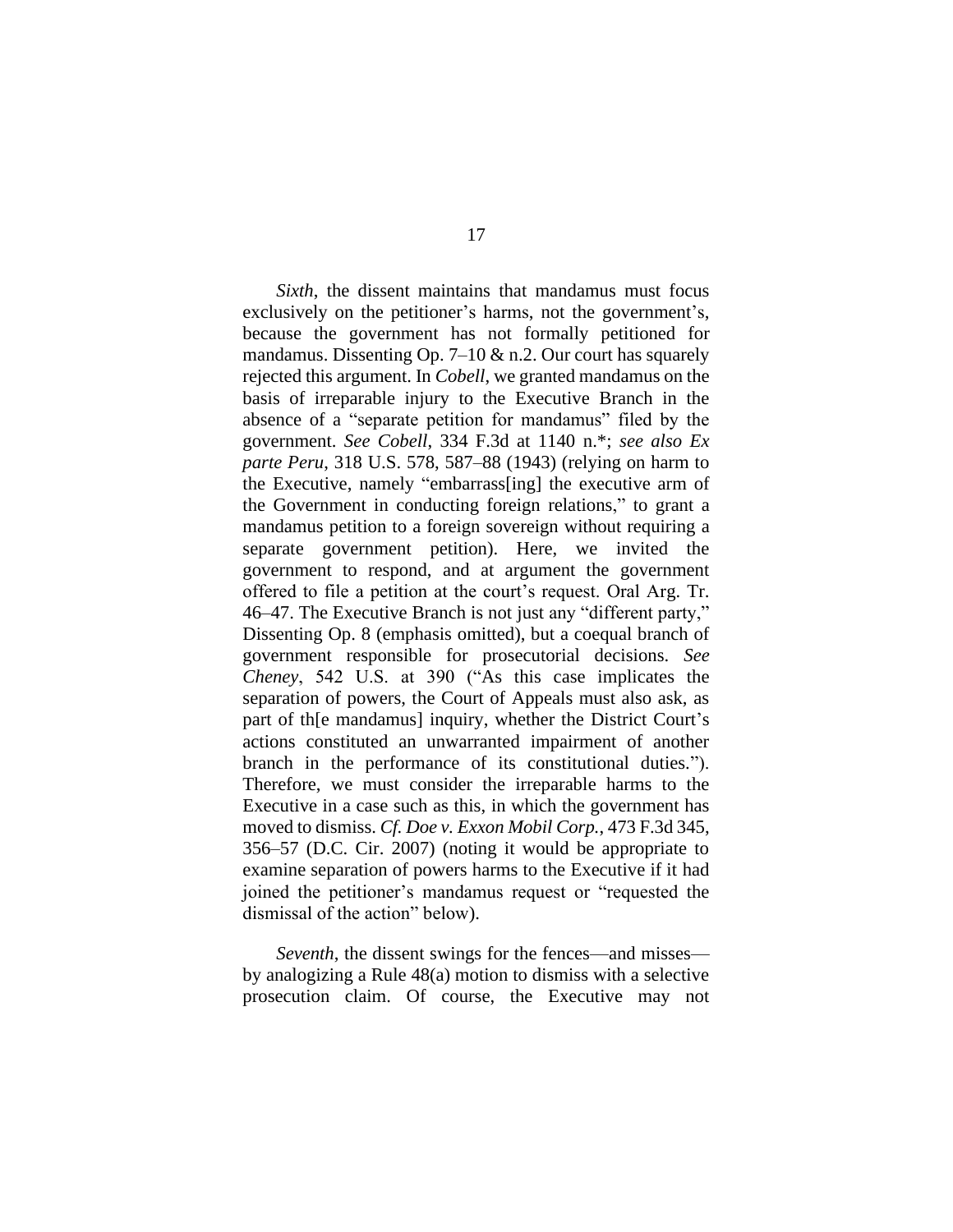"selectively prosecute[] someone based on impermissible considerations." *In re Aiken Cty.*, 725 F.3d 255, 264 n.7 (D.C. Cir. 2013). But "the equal protection remedy is to dismiss the prosecution, not to compel the Executive to bring another prosecution." *Id.* (citing *Armstrong*, 517 U.S. at 459, 463). When the court scrutinizes a selective prosecution claim, it exercises the core Article III power by protecting individuals from improper and unconstitutional prosecutions. *Young v. United States ex rel. Vuitton et Fils S.A.*, 481 U.S. 787, 816 (1987) (Scalia, J., concurring in the judgment) ("The judicial power … includes the power to serve as a neutral adjudicator in a criminal case."). Yet unwarranted judicial scrutiny of a prosecutor's motion to dismiss places the court in an entirely different position. Rather than allow the Executive Branch to dismiss a problematic prosecution, the court assumes the role of inquisitor, prolonging a prosecution deemed illegitimate by the Executive. Judges assume that role in some countries, but Article III gives no prosecutorial or inquisitorial power to federal judges. *See id.* ("The judicial power … does not include the power to seek out law violators in order to punish them."); *United States v. Sineneng-Smith*, 140 S. Ct. 1575, 1579 (2020) ("[C]ourts … do not, or should not, sally forth each day looking for wrongs to right. They wait for cases to come to them.") (citation and quotation marks omitted). To suggest that judicial *dismissal* of an improper prosecution is analogous to the judicial *continuation* of an improper prosecution turns the separation of powers on its head.

Ultimately, the dissent fails to justify the district court's unprecedented intrusions on individual liberty and the Executive's charging authority. This is not a case about whether "a district judge may even hold a hearing on a Rule 48(a) motion." Dissenting Op. 11 (emphasis omitted). Rather, it is about whether, after the government has explained why a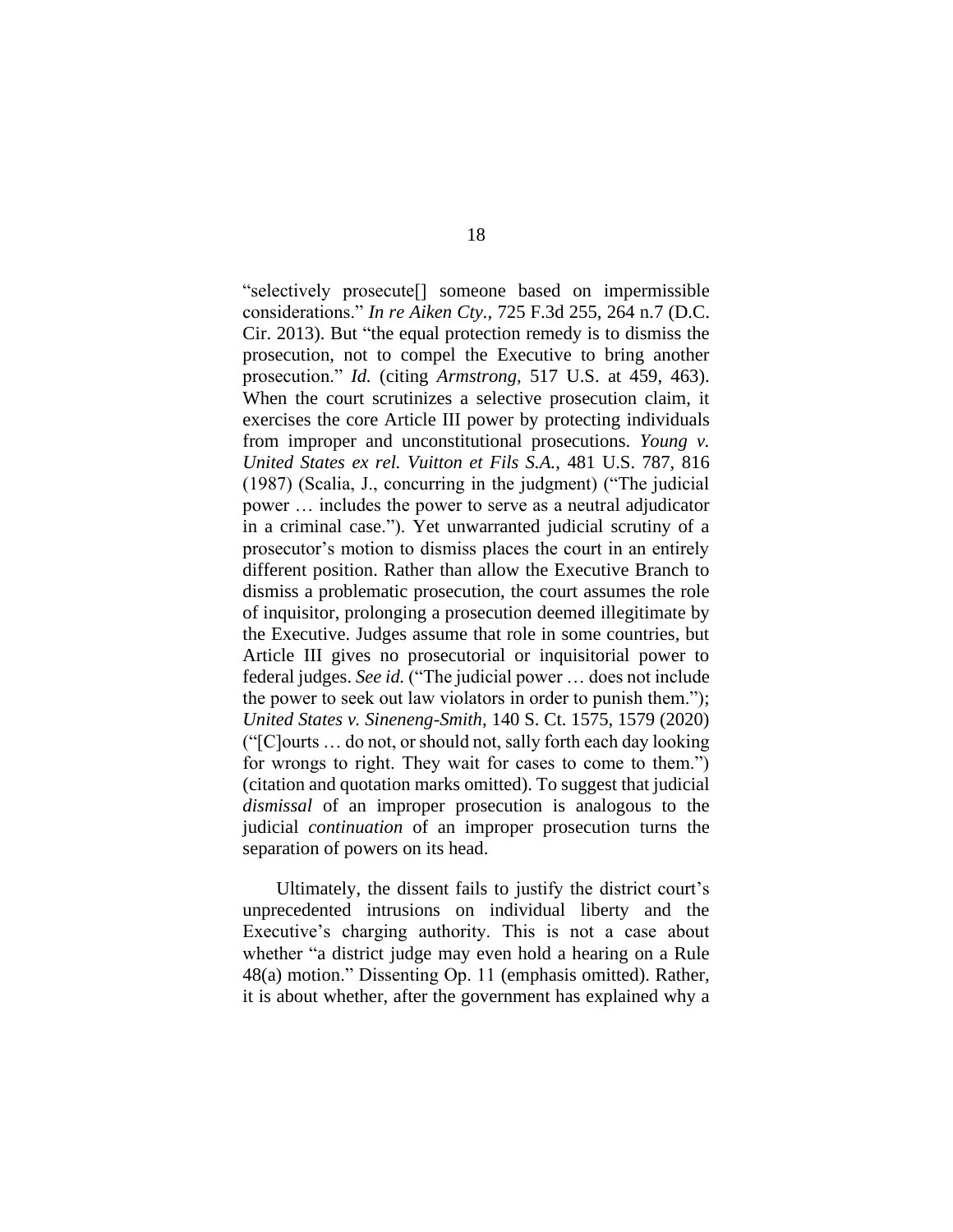prosecution is no longer in the public interest, the district judge may prolong the prosecution by appointing an amicus, encouraging public participation, and probing the government's motives. On that, both the Constitution and cases are clear: he may not.

\* \* \*

For the foregoing reasons, we grant Flynn's petition for a writ of mandamus in part and direct the district court to grant the government's Rule 48(a) motion to dismiss. In light of that grant, we vacate the district court's order appointing an amicus as moot. *See Great W. Sugar Co. v. Nelson*, 442 U.S. 92, 94 (1979).

*So ordered*.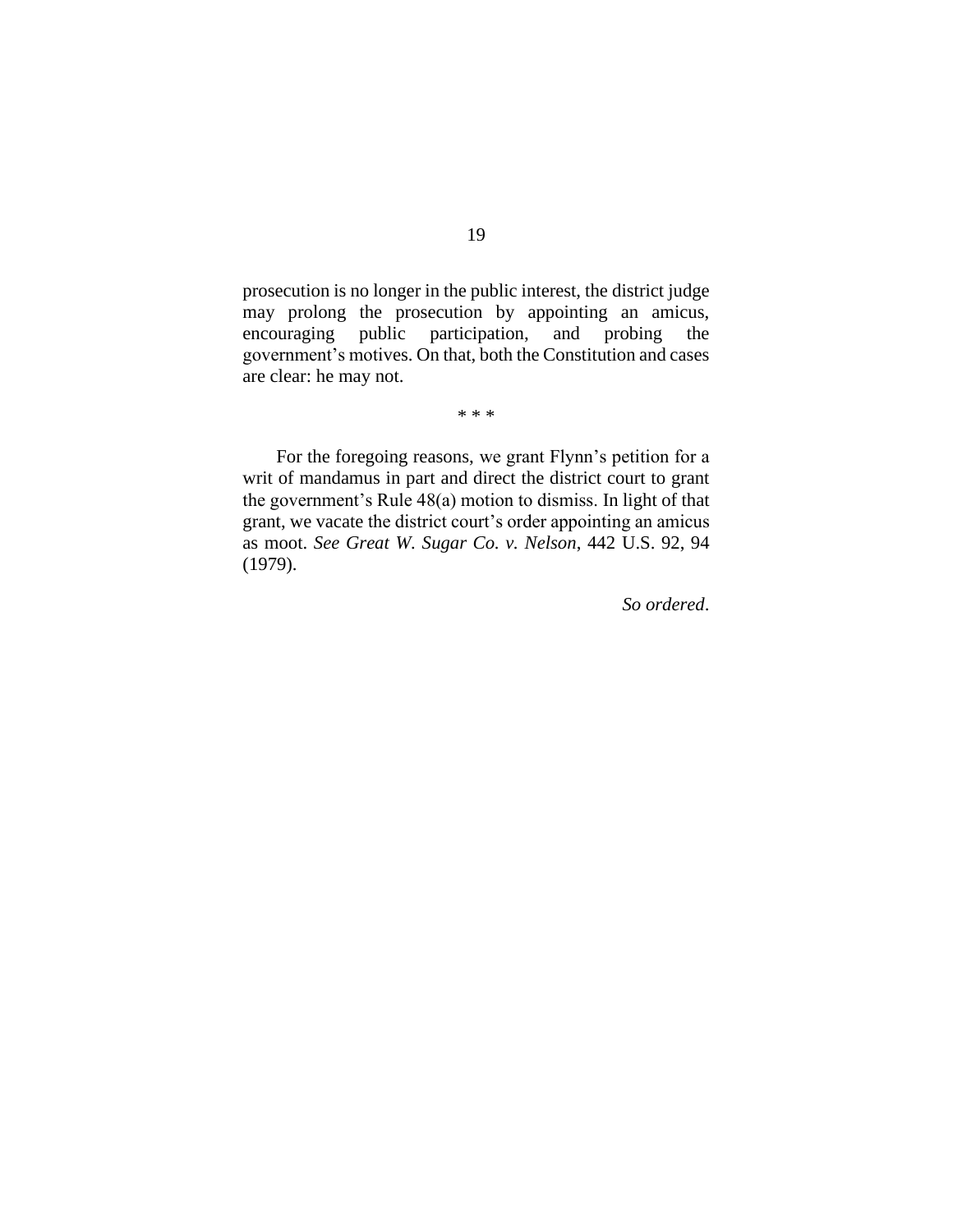WILKINS, *Circuit Judge*, dissenting in part: It is a great irony that, in finding the District Court to have exceeded its jurisdiction, this Court so grievously oversteps its own. This appears to be the first time that we have issued a writ of mandamus to compel a district court to rule in a particular manner on a motion without first giving the lower court a reasonable opportunity to issue its own ruling; the first time any court has held that a district court must grant "leave of court" pursuant to Federal Rule of Criminal Procedure 48(a) without even holding a hearing on the merits of the motion; and the first time we have issued the writ even though the petitioner has an adequate alternative remedy, on the theory that *another party* would not have had an adequate alternate remedy *if it had filed a petition as well.* Any one of these is sufficient reason to exercise our discretion to deny the petition; together, they compel its rejection. I therefore respectfully dissent from the majority's grant of the writ.

## **I.**

Mandamus is a "drastic and extraordinary remedy," *Cheney v. U.S. Dist. Court for D.C.*, 542 U.S. 367, 380 (2004) (quoting *Ex parte Fahey*, 332 U.S. 258, 259–60 (1947)), and its "three threshold requirements are jurisdictional," such that the absence of any one compels denial of the writ and dismissal of the petition for want of jurisdiction, *Am. Hosp. Ass'n v. Burwell*, 812 F.3d 183, 189 (D.C. Cir. 2016); *see also In re Kellogg Brown & Root, Inc.*, 756 F.3d 754, 760 (D.C. Cir. 2014) ("[T]hree conditions must be satisfied before a court grants a writ of mandamus: (1) the mandamus petitioner must have 'no other adequate means to attain the relief he desires,' (2) the mandamus petitioner must show that his right to the issuance of the writ is 'clear and indisputable,' and (3) the court, 'in the exercise of its discretion, must be satisfied that the writ is appropriate under the circumstances.'" (quoting *Cheney*, 542 U.S. at 380–81)). In issuing a writ of mandamus compelling the District Court to immediately grant the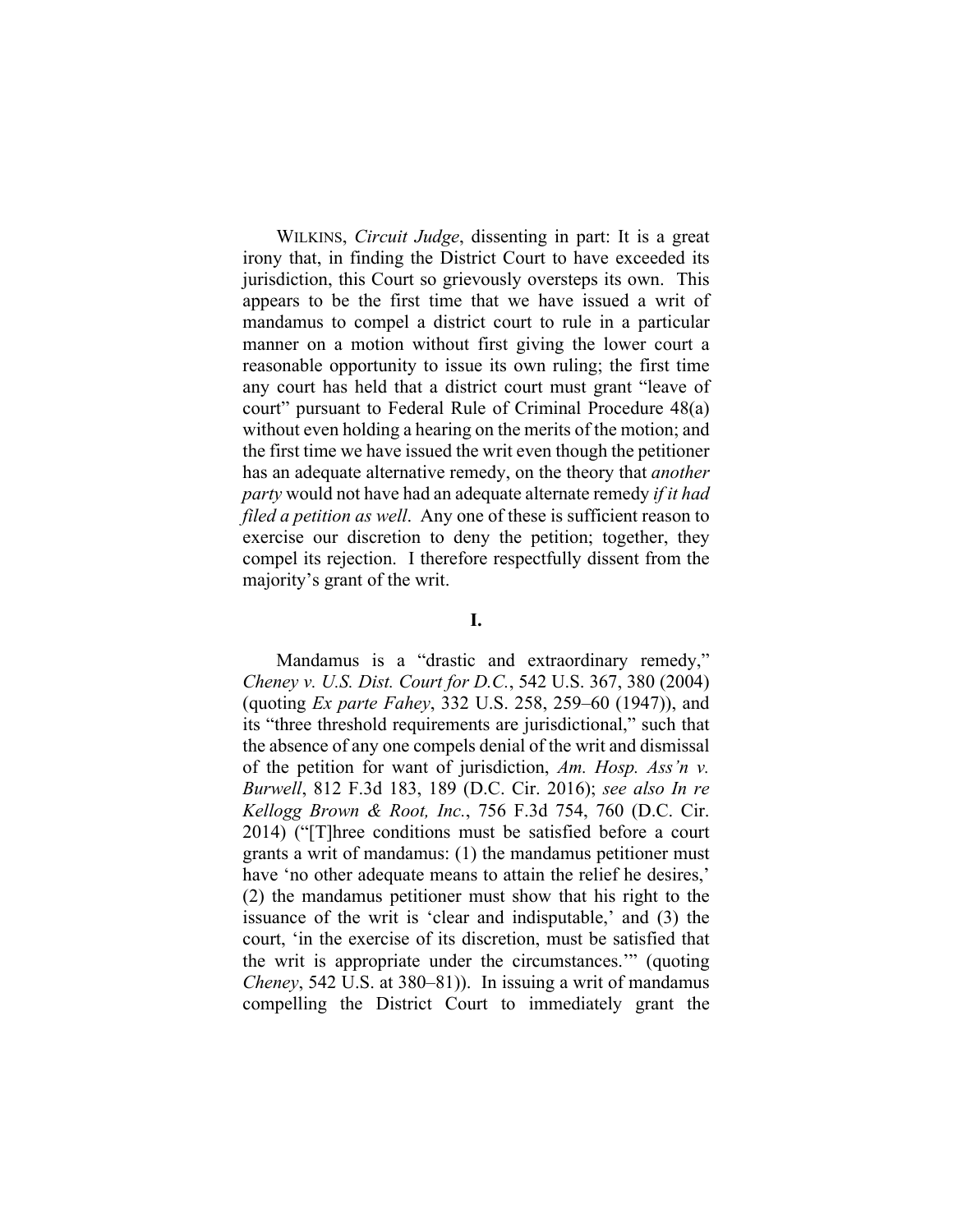Government's motion to dismiss the information against Flynn, the majority concludes that each of these prerequisites is satisfied. The majority is in each respect mistaken.

#### **A.**

One of the most striking conclusions of the majority is virtually buried: It finds the issuance of mandamus to be appropriate under the circumstances, where those circumstances include the absence of any district-court ruling on the motion at issue. Our Court is "particularly disinclined" to issue this extraordinary writ "before the district court has acted." *Republic of Venezuela v. Philip Morris Inc.*, 287 F.3d 192, 198 (D.C. Cir. 2002); *see also United States v. Hubbard*, 650 F.2d 293, 309 (D.C. Cir. 1980) (observing that mandamus would be inappropriate prior to district-court action because "[i]t is the trial court and not this court that should engage in the initial consideration").<sup>1</sup> This "particular<sup>[]"</sup> reluctance is the natural consequence of our considered recognition of our proper role in the federal judicial system: "As an appellate court, 'we are a court of review, not of first view[.]'" *Capitol Servs. Mgmt., Inc. v. Vesta Corp.*, 933 F.3d 784, 789 (D.C. Cir. 2019) (alteration in original) (quoting *Cutter v. Wilkinson*, 544 U.S. 709, 718 n.7 (2005)). The majority, which cites to no case in which we have granted mandamus so precipitously, is

<sup>&</sup>lt;sup>1</sup> The majority argues that the district has "acted," because by appointing *amicus* and scheduling a hearing, it has threatened to exercise "judicial supervision" over prosecutorial decisionmaking. Majority Op. 16. By this logic, mandamus becomes an ordinary means to pretermit district-court consideration and have this court decide whether to grant or deny a motion to dismiss once the lower court "acts" in a manner that threatens to scrutinize the prosecutor's discretion. Relying as it does on diluting mandamus and overriding long-settled procedure, this reasoning collapses under its own weight.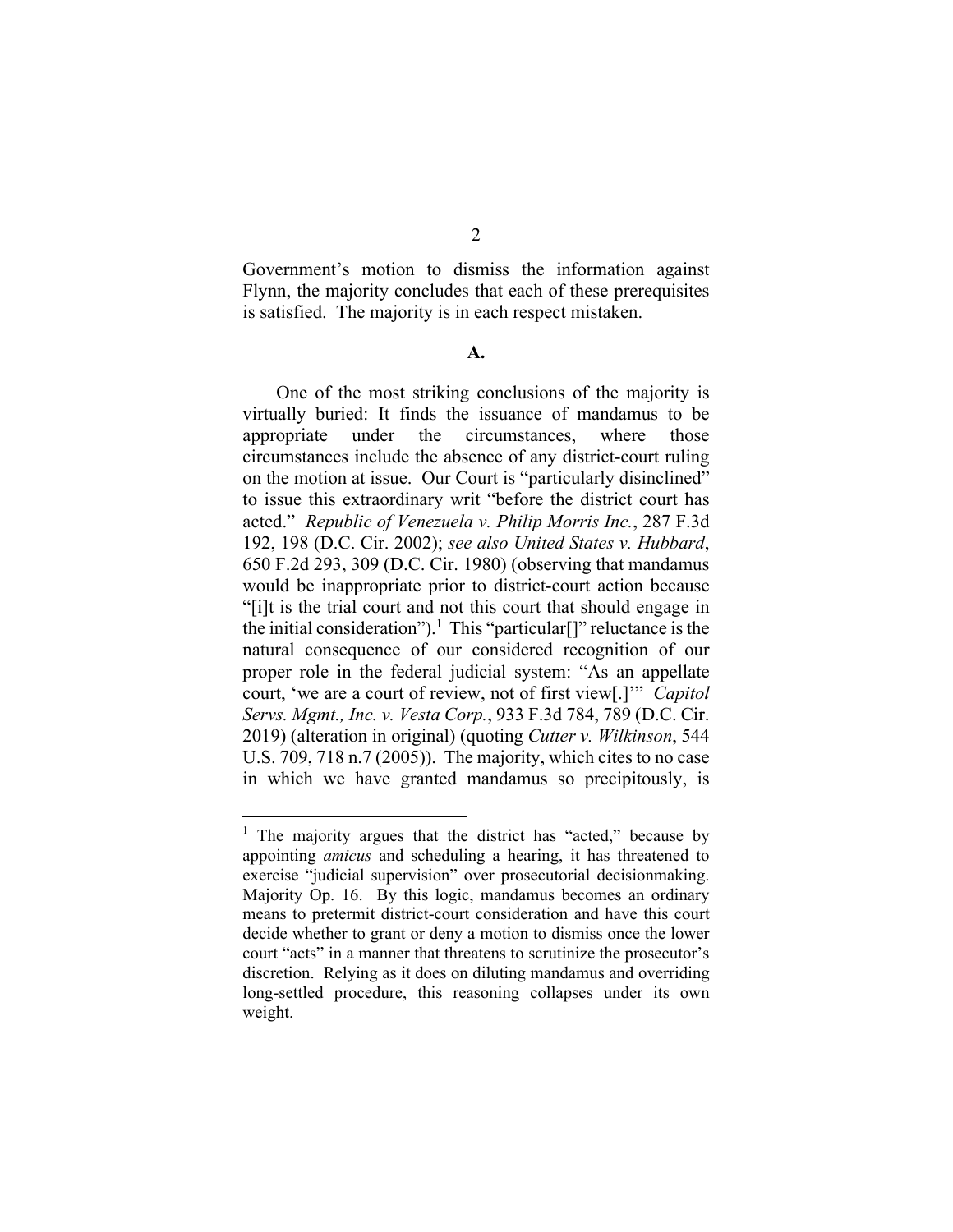apparently willing to set aside this Court's well-established and well-founded concern for the maintenance of the ordinary course in order to proceed in an unprecedented manner. But I view our historical disinclination to act out of turn as a compelling, independent ground for declining to mandate the immediate grant of the Government's Rule 48(a) motion.

### **B.**

In considering whether Flynn's right to relief is "clear and indisputable," it serves to remember that the question at hand is not whether or under what circumstances a district court may *deny* a Rule 48(a) motion, but whether it may give consideration to such a motion before ruling on it. It should come as no surprise that, before today, neither we nor any other Court of Appeals has ever read Rule 48(a)'s "leave of court" provision to mean that a district court *may not even consider* such a motion before giving its "leave." *Cf. United States v. Ammidown*, 497 F.2d 615, 622 (D.C. Cir. 1973) ("[W]e do not think Rule 48(a) intends the trial court to serve merely as a rubber stamp for the prosecutor's decision."). In fact, some of our case law clearly points in the opposite direction: "The requirement of judicial approval entitles the judge to obtain and *evaluate* the prosecutor's reasons." *Id.* (emphasis added).

In contending that its trailblazing result is somehow compelled by precedent, the majority transforms dicta into dogma. "[A] statement not necessary to a court's holding is dictum," *In re Grand Jury Investigation*, 916 F.3d 1047, 1053 (D.C. Cir. 2019), and "[d]icta is never binding on any court," *Murray Energy Corp. v. EPA*, 936 F.3d 597, 627 (D.C. Cir. 2019) (citing *Glus v. Brooklyn E. Dist. Terminal*, 359 U.S. 231, 235 (1959)). In *United States v. Fokker Services B.V.*, 818 F.3d 733 (D.C. Cir. 2016), this Court addressed the district court's denial of a joint motion to exclude time under the Speedy Trial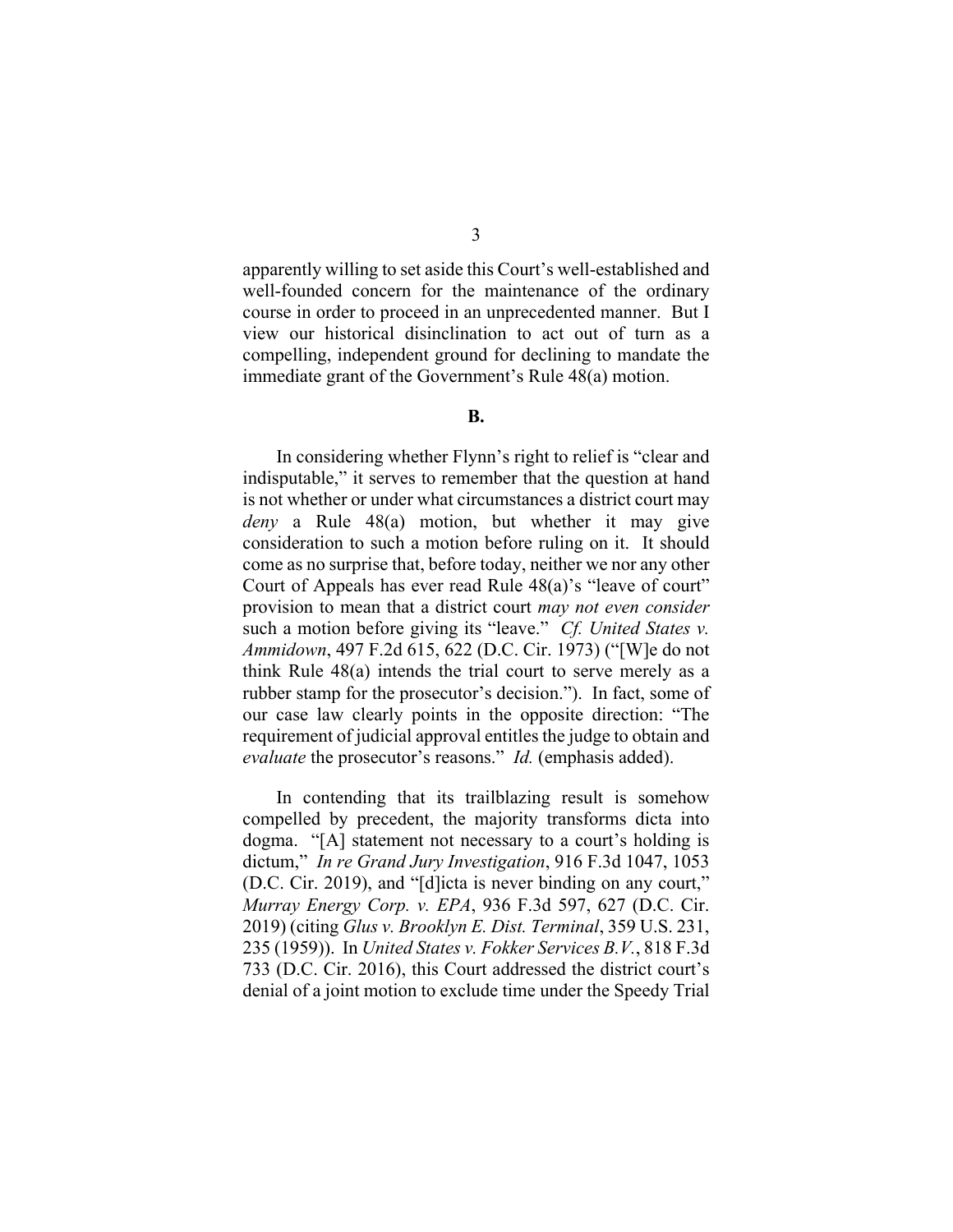Act, 18 U.S.C. § 3161 *et seq.*, pursuant to a deferred prosecution agreement, 818 F.3d at 737–38. The Court there had no occasion to make any decision about Rule 48(a), yet the majority invokes *Fokker* as "foreclos[ing] the district court's proposed scrutiny" of such a motion. Majority Op. 7. Nor are we bound by *Fokker*'s sweeping elucidations on the scope of executive power, issued as they were in *Fokker*'s particular legal context. *Cohens v. Virginia,* 19 U.S. 264, 399 (1821) ("It is a maxim not to be disregarded, that general expressions, in every opinion, are to be taken in connection with the case in which those expressions are used. If they go beyond the case, they may be respected, but ought not to control the judgment in a subsequent suit when the very point is presented for decision.").

In addition to being improper, the majority's reliance on the Rule 48(a) dicta from *Fokker* creates a split with our sister Courts of Appeals. *Fokker*'s Rule 48(a) commentary fails to take due cognizance of federal appellate authority establishing that an important impetus behind the Supreme Court's insertion into Rule  $48(a)$  of the "leave of court" requirement was the protection of the public interest, not simply the prevention of abuse of the defendant. *See, e.g.*, *In re Richards*, 213 F.3d 773, 786–87 (3d Cir. 2000) ("Rule 48(a) . . . also permits courts faced with dismissal motions to consider the public interest in the fair administration of criminal justice and the need to preserve the integrity of the courts."); *United States v. Cowan*, 524 F.2d 504, 509–13 (5th Cir. 1975) (concluding that Rule 48(a)'s "history . . . belies the notion that [the Rule's] only scope and purpose is the protection of the defendant. . . . [I]t [is] manifestly clear that the Supreme Court intended to clothe the federal courts with a discretion broad enough to protect the public interest in the fair administration of criminal justice"). In the same vein, numerous federal appellate courts have recognized that a court in receipt of an unopposed Rule 48(a)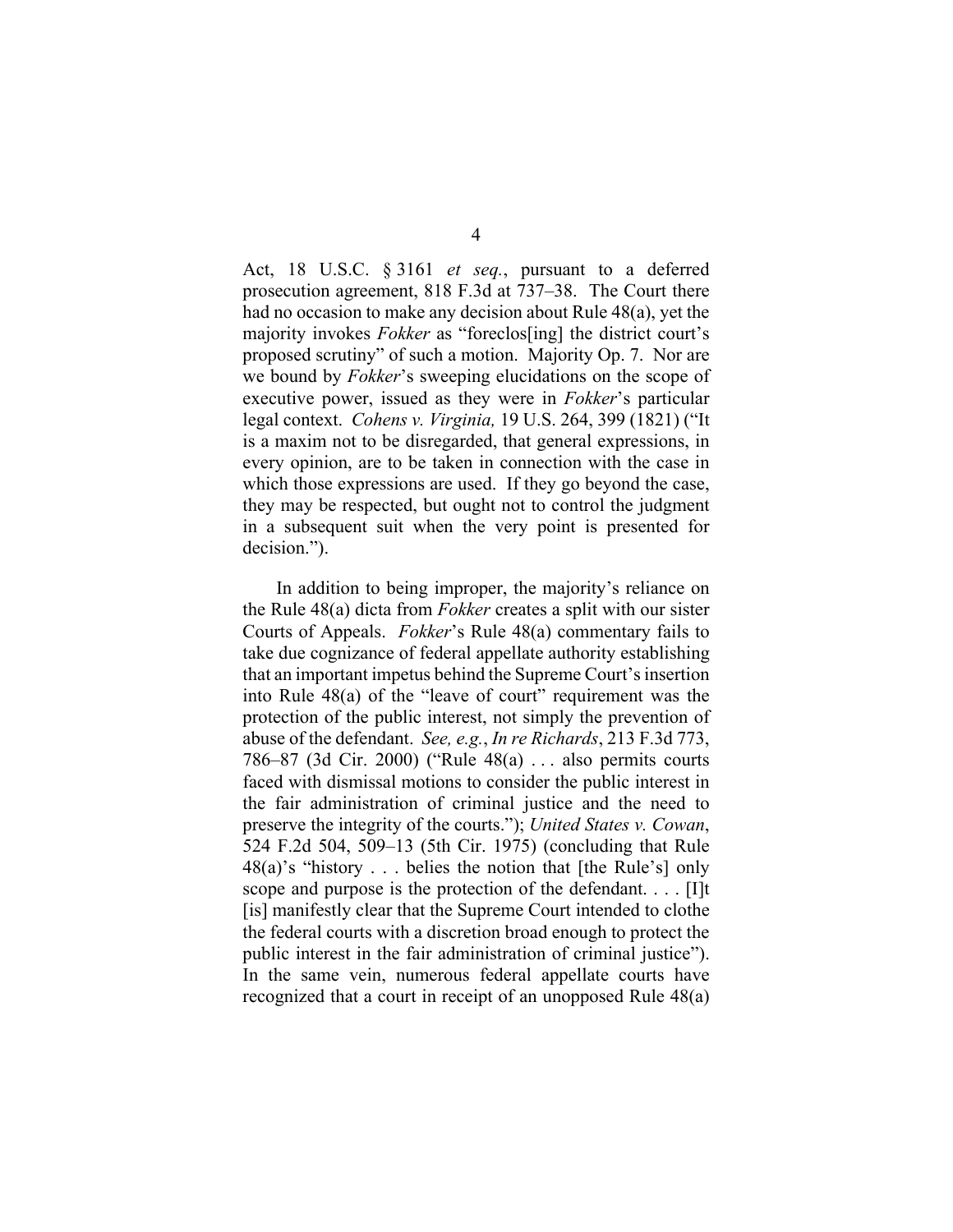motion may consider the public interest in ruling thereon. *See, e.g.*, *United States v. Romero*, 360 F.3d 1248, 1251 (10th Cir. 2004) ("[A] court is generally required to grant a prosecutor's Rule 48(a) motion to dismiss unless dismissal is clearly contrary to manifest public interest." (quoting *United States v. Carrigan*, 778 F.2d 1454, 1463 (10th Cir. 1985)); *United States v. Pimentel*, 932 F.2d 1029, 1033 n.5 (2d Cir. 1991) (same); *United States v. Hamm*, 659 F.2d 624, 629 (5th Cir. 1981) ("[E]ven when the defendant consents to the motion to dismiss, the trial court, in extremely limited circumstances in extraordinary cases, may deny the motion when the prosecutor's actions clearly indicate a 'betrayal of the public interest.'" (quoting *Cowan*, 524 F.2d at 514)); *Ammidown*, 497 F.2d at 622 (concluding it is "appropriate" for a trial judge to consider the "protection of the public interest" "in considering whether to deny approval [] to dismissals of cases"); *see also Rinaldi v. United States*, 434 U.S. 22, 31–32 (1977) (per curiam) (in reviewing a district court's denial of an unopposed Rule 48(a) motion, "agree[ing] with the Solicitor General that . . . no societal interest would be vindicated" by continuing the prosecution (internal quotation marks omitted)); *cf. Young v. United States*, 315 U.S. 257, 259 (1942) ("The public interest that a result be reached which promotes a well-ordered society is foremost in every criminal proceeding. That interest is entrusted to our consideration and protection as well as that of the enforcing officers.").

*Fokker*'s oversight is understandable, since the analogy to Rule 48(a) was raised and addressed by only one of the three parties during briefing, such that the Court did not have the benefit of adverse presentation of the issue before expounding on it in dictum. But the majority has used *Fokker* functionally to constrict the parameters of the District Court's Rule 48(a) inquiry to include only the prevention of prosecutorial harassment of the defendant. No binding authority establishes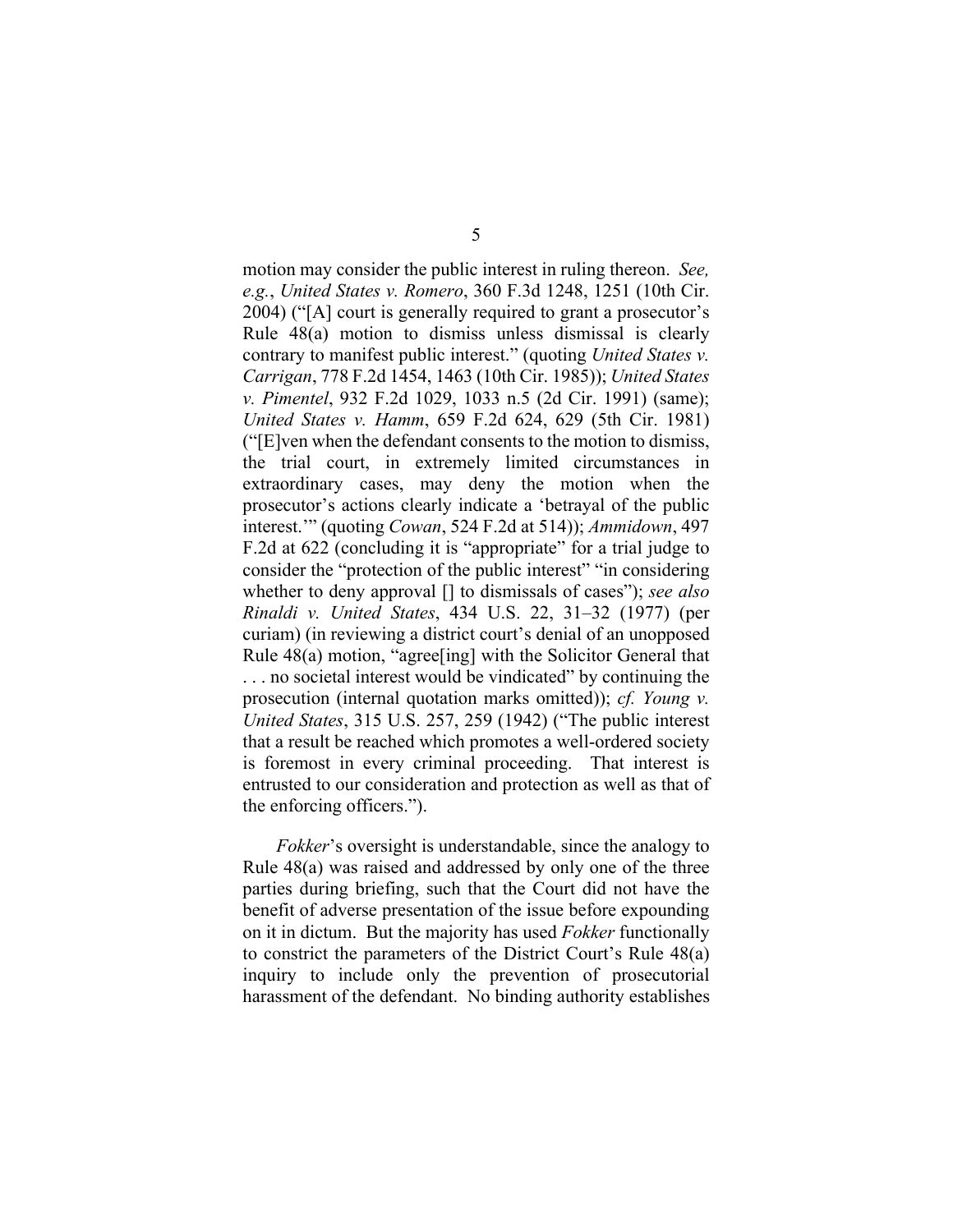this, and indeed the Supreme Court itself recognizes appellate authority to the contrary. *See Rinaldi*, 434 U.S. at 29 n.15. In fact, the *Rinaldi* Court expressly reserved—found it "unnecessary to decide"—whether a district court had discretion "to deny a Government dismissal motion to which the defendant has consented if the motion is prompted by considerations clearly contrary to the public interest." *Id.* To state, as *Fokker* did in language the majority now quotes, *see*  Majority Op. 5, that "the Supreme Court has declined to construe Rule 48(a)'s 'leave of court' requirement to confer any substantial role for courts in the determination whether to dismiss charges," 818 F.3d at 742 (citing *Rinaldi*, 434 U.S. at 29 n.15), is to intimate that the Supreme Court had occasion to construe Rule 48(a) one way or another on this issue, which it did not.

The fact is that "[t]he Supreme Court has left open whether the court can ever refuse leave to dismiss if the government's request to dismiss is consented to by the defendant." 3B CHARLES ALAN WRIGHT, ARTHUR R. MILLER, & PETER J. HENNING, FEDERAL PRACTICE AND PROCEDURE § 802 (4th ed. 2013) (citing *Rinaldi*, 434 U.S. at 30, and *Watts v. United States*, 422 U.S. 1032 (1975) (mem.)). This Court has twice opined, in dicta, on the factors that *might* properly guide a court's consideration and disposition of such a motion. *See Fokker*, 818 F.3d at 742–46; *Ammidown*, 497 F.2d at 619–22. While the majority is bound by neither of these decisions, its election to treat *Fokker* as controlling is particularly unsettling in view of its willful neglect of our Court's countervailing views expressed in *Ammidown*. There, the Court envisioned a district court in receipt of an unopposed Rule 48(a) motion as being "entitle[d] . . . to obtain and evaluate the prosecutor's reasons," and not "serv[ing] merely as a rubber stamp for the prosecutor's decision." 497 F.2d at 622. According to *Ammidown*, "the judge should be satisfied that the agreement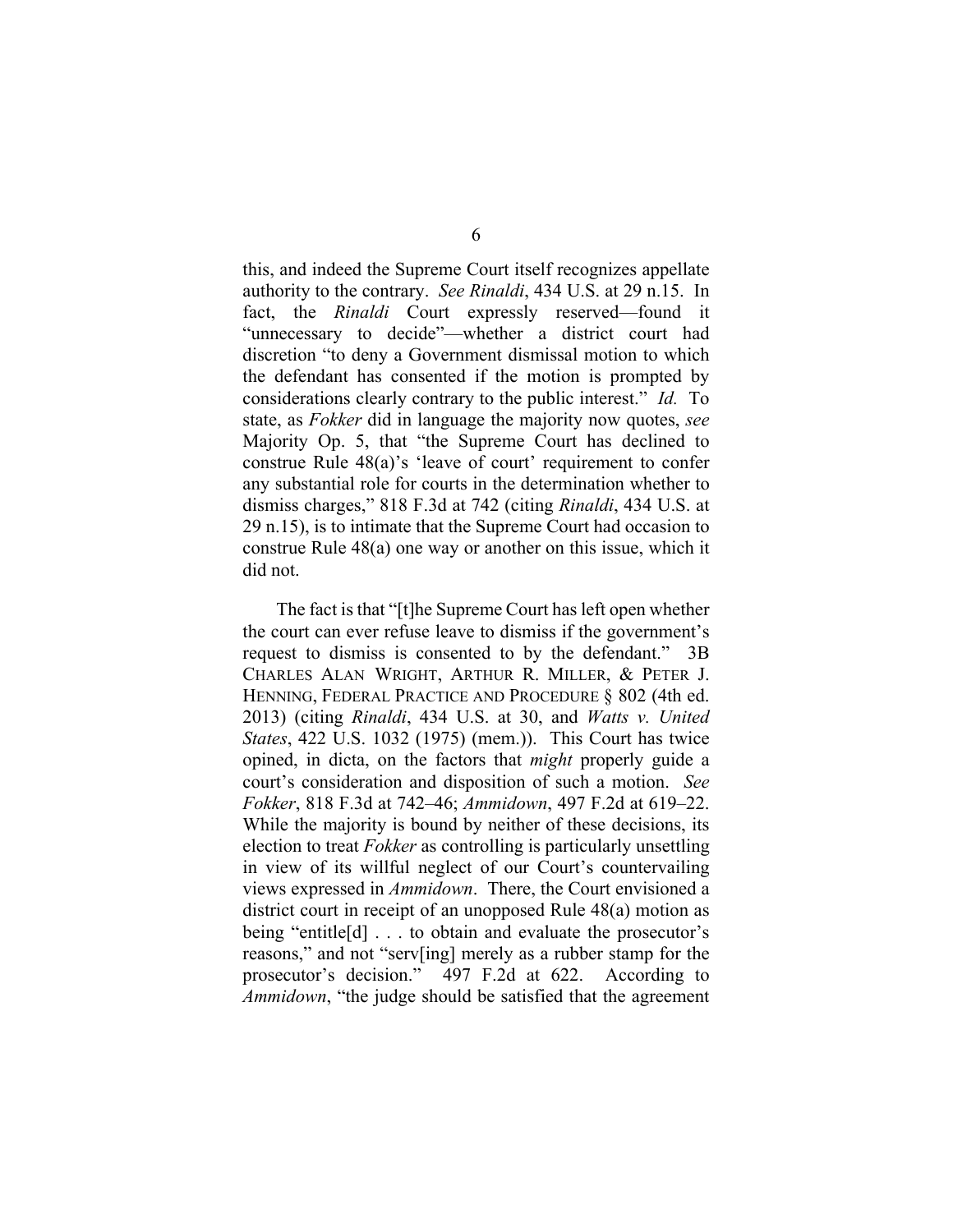adequately protects the public interest" and "may withhold approval if he finds that the prosecutor" committed "such a departure from sound prosecutorial principle as to [constitute] an abuse of prosecutorial discretion." *Id.* (citation omitted).

None of the authority on which the majority relies supports its novel premise that "further judicial inquiry"—by which it appears to mean *any* judicial inquiry—is proper only in "rare" or "extraordinary" cases. *See* Majority Op. 5–6.And although it invokes a host of non-binding authority regarding permissible grounds for *denying* a Rule 48(a) motion, *see id.* at 5–6, 14–15  $\&$  n.5, that question is simply not before us.

In *NetCoalition v. SEC*, 715 F.3d 342, 354 (D.C. Cir. 2013), we noted that "[m]andamus does not lie when our precedent no longer, at least in part, binds," and we have declined to find "a 'clear and indisputable' right to mandamus relief" where the parties present countervailing "substantial argument[s]" on unsettled legal issues, *In re Khadr*, 823 F.3d 92, 100 (D.C. Cir. 2016). The majority declares it to be "clear and indisputable" that no consideration of the Rule 48(a) motion may be had by the very court whose leave is required to effectuate that motion, but the majority's need to engage in such contortions to reach that conclusion is reason enough to deny the writ.

**C.** 

Next, the majority addresses whether "other adequate means to attain the relief" exist, concluding that "the district court's actions will result in specific harms to the exercise of the Executive Branch's exclusive prosecutorial power." Majority Op. 8. Here, too, the majority errs, this time by shifting its focus away from the adequate means by which the *party seeking mandamus* may obtain relief and by erecting an indefensibly high wall between the branches of government.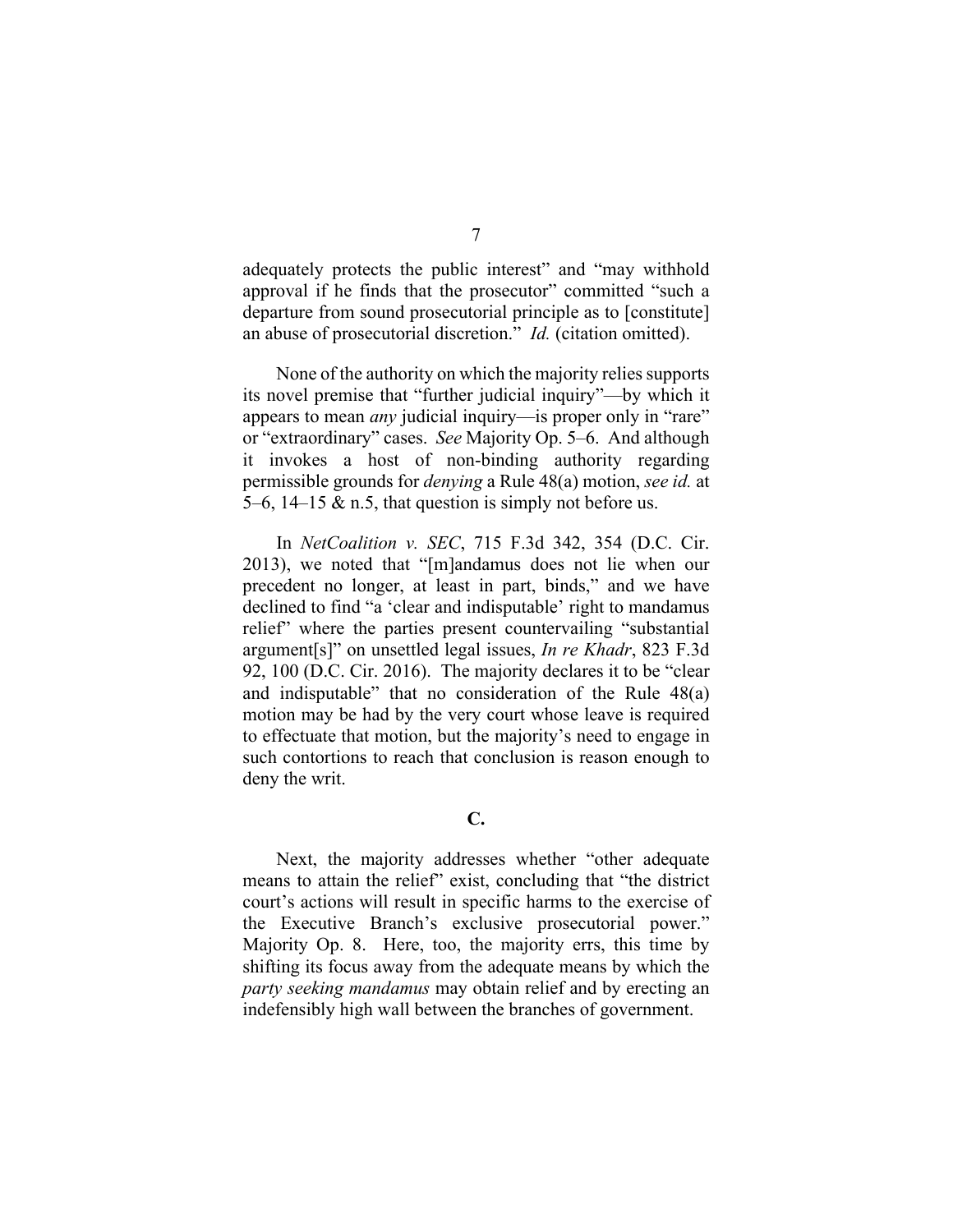The majority states that "there must be 'no other adequate means to attain the relief.'" Majority Op. 5. But in *Cheney v. U.S. District Court for the District of Columbia*, the source of this proposition, the Supreme Court stated that "*the party* seeking issuance of the writ [must] have no other adequate means to attain the relief *he desires*." 542 U.S. at 380 (alteration in original) (emphasis added). Indeed, the Supreme Court has consistently framed this element around the *petitioner*, not around other parties who have not moved for mandamus relief. *See, e.g.*, *Kerr v. U. S. Dist. Court for N. Dist. of Cal.*, 426 U.S. 394, 403 (1976) ("Among these [conditions for issuance of mandamus] are that *the party seeking issuance of the writ* have no other adequate means to attain the relief *he* desires." (emphasis added)). The majority cites no cases in which a court has concluded that a petitioner has satisfied her burden to show no other adequate means to attain her sought-after relief based on the absence of alternative avenues of relief for a *different party* that did not petition the court for the writ. 2 Neither Flynn nor the Government cited

<sup>&</sup>lt;sup>2</sup> Contrary to "squarely reject [ing]" the notion that a court must focus on the adequate relief of the party seeking mandamus, Majority Op. 17, *Cobell* rejected the notion that the party seeking interlocutory appeal and, in the alternative, mandamus relief, must file two different petitions in order to abide by our procedural rules. *See Cobell v. Norton*, 334 F.3d 1128, 1140 n.\* (D.C. Cir. 2003) (citing FED. R. APP. P. 21 and CIR. R. 21). In *Ex parte Republic of Peru*, in which the Supreme Court considered a petition for mandamus sought by Peru, the Supreme Court analyzed whether *Peru* had an adequate remedy. It concluded that Peru, as "a friendly sovereign state," was entitled to have its claims "presented and settled in the course of the conduct of foreign affairs by [the Executive Branch]," and that Peru should not have to endure "the delay and inconvenience of a prolonged litigation" when the relief it seeks should be resolved in a non-judicial forum. 318 U.S. 578, 586–87 (1943). Here, and unlike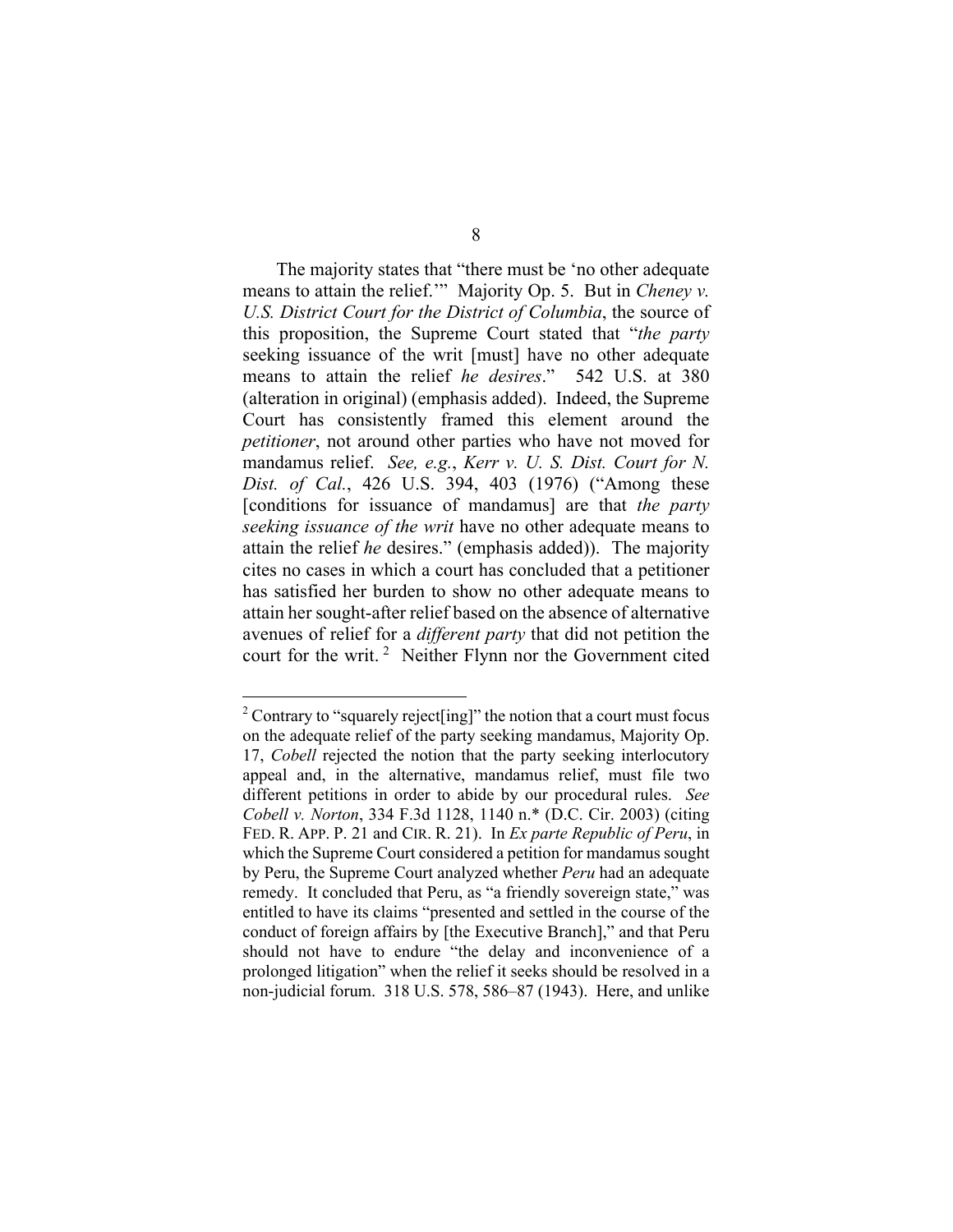such a case. The inconvenient reality is that the petitioner— Flynn—has an adequate means, via a traditional appeal, to attain relief should the District Court deny the Government's Rule 48(a) motion. *See In re al-Nashiri*, 791 F.3d 71, 78 (D.C. Cir. 2015) ("Mandamus is inappropriate in the presence of an obvious means of review: direct appeal from final judgment."); *Cheney*, 542 U.S. at 380–81 (noting that the requirement of absence of adequate alternative remedies is "designed to ensure that the writ will not be used as a substitute for the regular appeals process"). This fact alone defeats our jurisdiction and requires the Court to dismiss Flynn's petition for a writ of mandamus.

And even if it were proper for the Court to consider the Government's argument that it will suffer an irreparable injury,

in *Ex parte Republic of Peru*, the majority grants mandamus solely on the basis of a non-petitioner's interests.

The majority goes on to say that we "must" consider the irreparable harms of the non-moving party because that party filed the Rule 48(a) motion that got this ball rolling in the district court, but one need look no further than the majority's immediately succeeding citation to find contradictory authority. *See* Majority Op. 17 (citing *Doe v. Exxon Mobile Corp.*, 473 F.3d 345, 356–57 (D.C. Cir. 2007)). "[W]e need not resolve the political question issue on the merits at this time," because "[n]one of the cases cited by our [dissenting] colleague stand for the proposition that we should grant a mandamus for which the executive has not prayed." *Exxon Mobile Corp.*, 473 F.3d at 356; *see also id.* at 357 (noting that, had the Executive "requested dismissal of the action," the separation-ofpowers issue "would have been before the district court" in the first instance). And while the majority points out that the Government offered at oral argument to file a mandamus petition, Majority Op. 17, the fact remains that no such petition has ever been filed, and thus none is before us.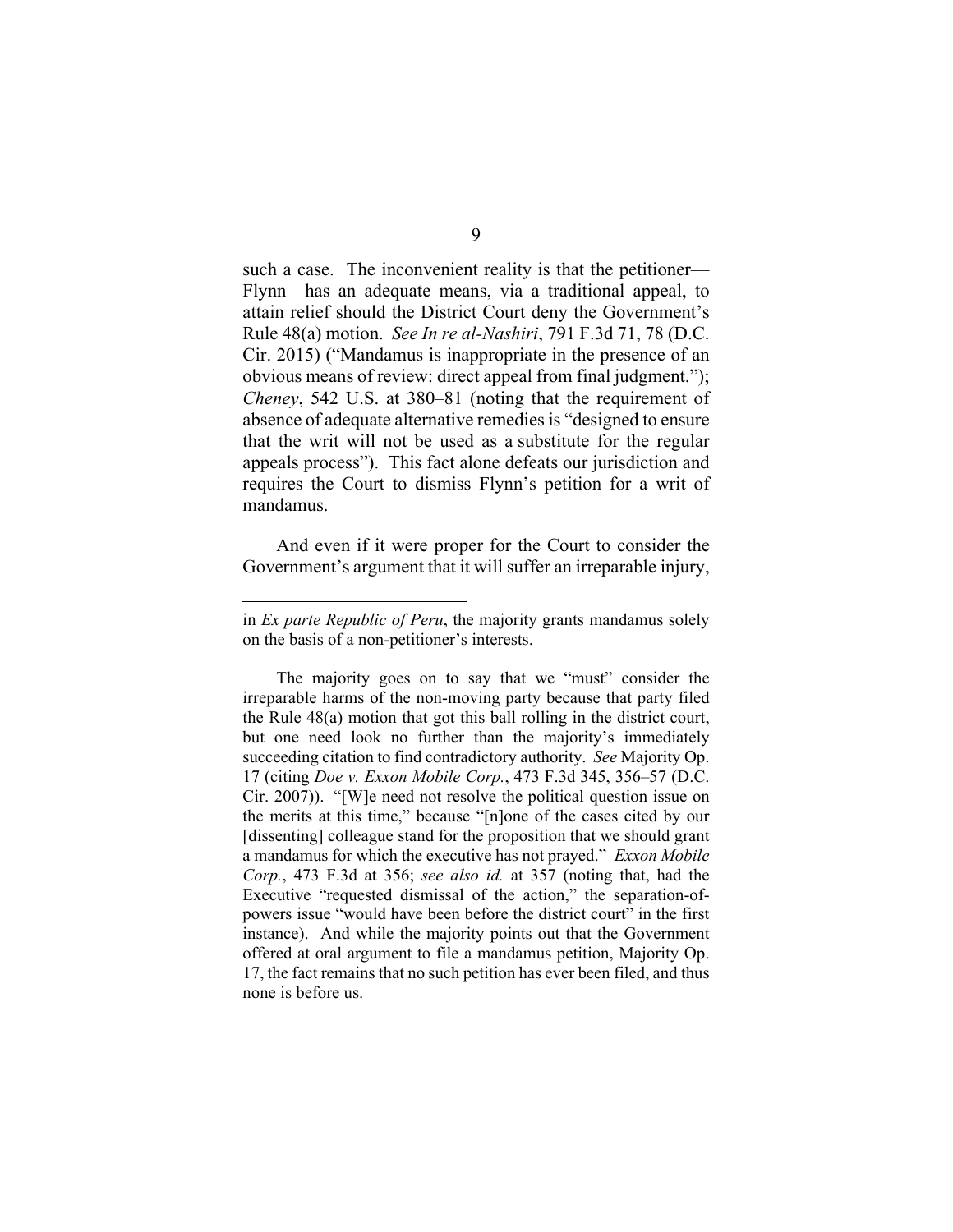the majority overstates the separation-of-powers dilemma presented by Rule 48(a) motions. It is an unremarkable proposition that, pursuant to his constitutional duty to "take Care that the Laws be faithfully executed," U.S. CONST. art II, § 3, the Executive has "broad discretion" over prosecutorial matters, and that a "presumption of regularity" attaches to the exercise of that discretion, *United States v. Armstrong*, 517 U.S. 456, 464 (1996) (citations omitted). It is (or should be) equally uncontroversial that such discretion is not absolute and that the presumption of regularity does not shield such discretion from review. Indeed, the Supreme Court said as much in *Rinaldi*, where the Court "[did] not presume[] bad faith on the part of the Government at the time it sought leave to dismiss the indictment," 434 U.S. at 30, yet nonetheless conducted an "independent evaluation" of the record, *id*. at 23; *see also id.* at 30, to determine whether the unopposed Rule 48(a) motion should have been granted. *See also Thompson v. United States*, 444 U.S. 248, 250 (1980) (performing "independent examination of the record" and remanding, rather than granting, government's motion to dismiss indictment).

The same principle holds true in the selective-prosecution context, where the district court may dismiss an indictment if it finds "the decision to prosecute [was] 'deliberately based upon an unjustifiable standard such as race, religion, or other arbitrary classification.'" *Wayte v. United States*, 470 U.S. 598, 608 (1985) (quoting *Bordenkircher v. Hayes*, 434 U.S. 357, 364 (1978)). While the Supreme Court has iterated some separation-of-powers concerns around the conduct of discovery pursuant to such a motion, *see Armstrong*, 517 U.S. at 468, it has never cited the separation of powers as prohibiting the district court from holding a hearing on such a motion. To the contrary, courts have allowed not just plain hearings (or oral arguments) on such motions to dismiss, but *evidentiary*  hearings where the prosecutor is subject to questioning under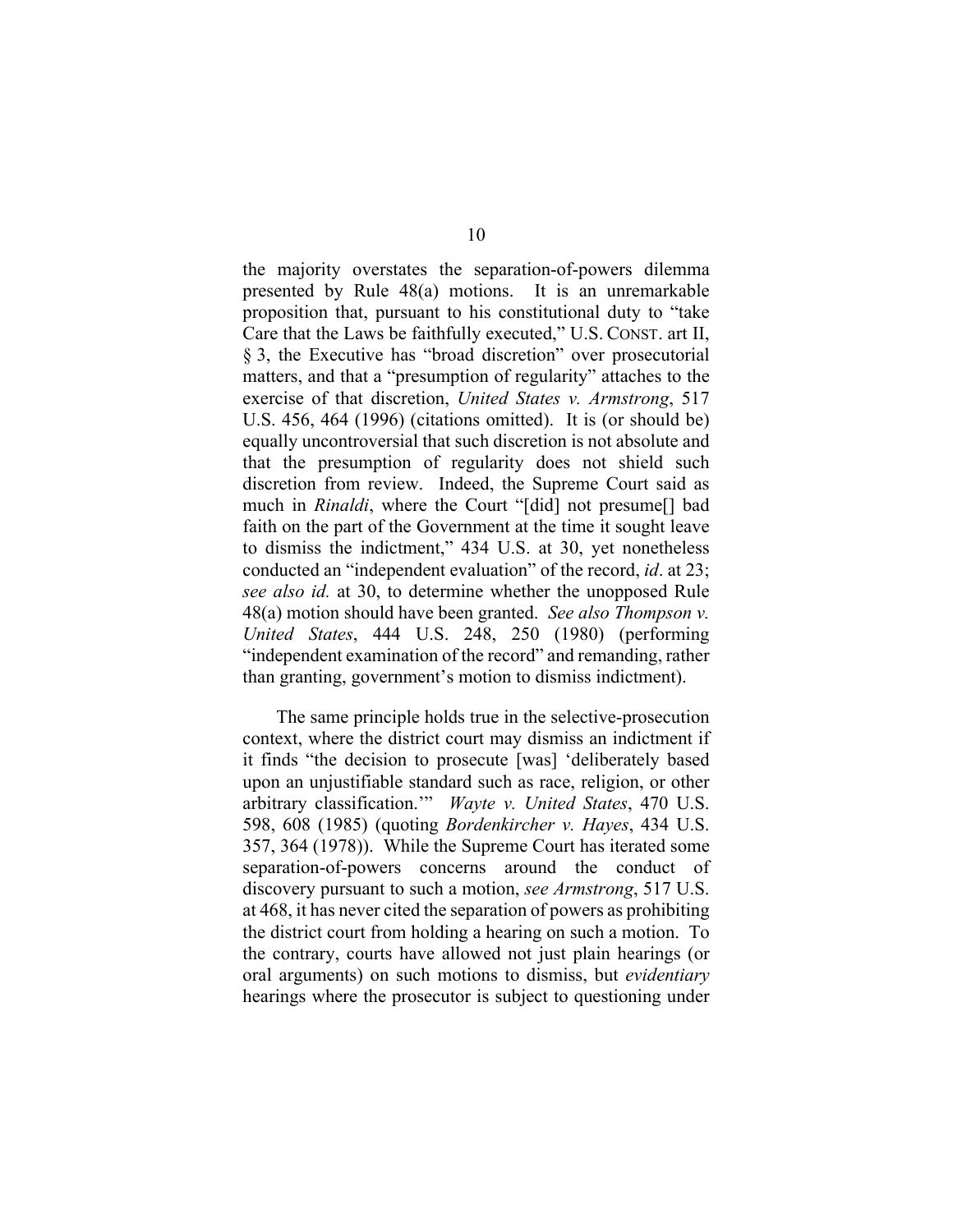oath. *See United States v. Falk*, 479 F.2d 616, 623 (7th Cir. 1973) (en banc) (remanding and reassigning case for a hearing in which the defendant could question the Assistant United States Attorney as to specific issues related to the defendant's motion to dismiss for selective prosecution); *see also United States v. Berrios*, 501 F.2d 1207, 1209, 1212 (2d Cir. 1974) (finding no abuse of discretion in the district court's order that the government turn over, for *in camera* review, a memorandum sent by the prosecutor to the U.S. Department of Justice recommending prosecution of the defendant).

In other words, it is not inconsistent with the separation of powers for a district court to conduct regular proceedings and afford consideration to a motion, even if the eventual grant or denial of the motion might intrude on the Executive's exercise of his prosecutorial discretion. Again, this is not a case where we are being asked to decide whether the district judge may call the prosecutor to the stand or whether a Rule 48(a) motion may lead to an evidentiary hearing. This is a case about whether a district judge *may even hold a hearing* on a Rule 48(a) motion. While the selective-prosecution context is admittedly different than Rule 48(a), these cases nonetheless contradict the majority's conclusion that holding a hearing, in and of itself, is a *per se* improper intrusion upon executive power. If the presumption of regularity does not prevent holding a hearing or independently examining prosecutorial discretion in the selective-prosecution context, there is no good reason why the presumption of regularity precludes a hearing on a motion to dismiss under Rule 48(a), disallowing any consideration whatsoever and forbidding the district court from expressing its views on the record with respect to its previous findings on materiality and guilt—all in the name of the separation of powers.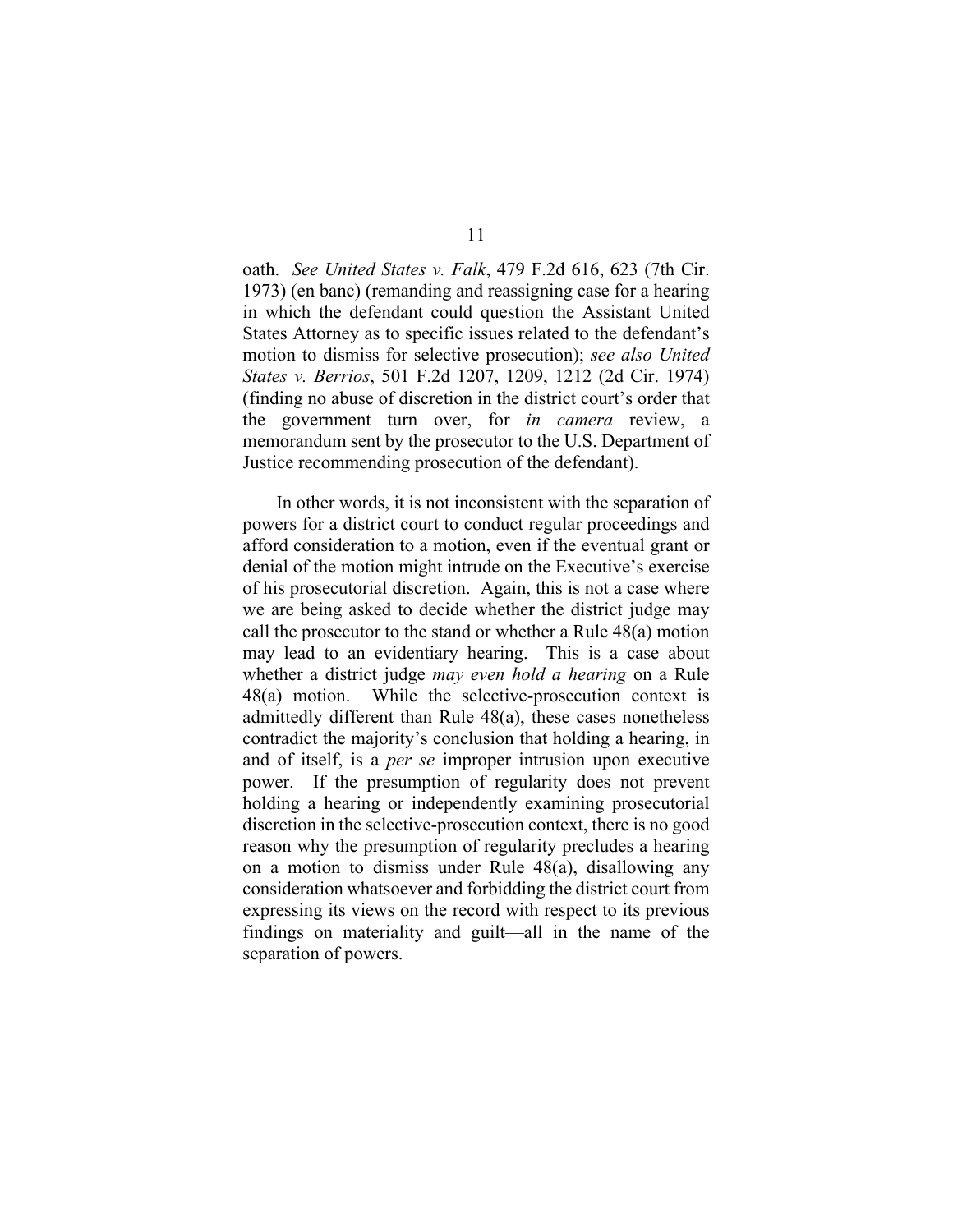None of this is to say that a district court, in considering an unopposed Rule 48(a) motion, necessarily has *carte blanche* to do whatever it likes. One can certainly imagine circumstances in which a district court employed devices that would be sufficiently intrusive into the Executive's purview as to violate the separation of powers and counsel in favor of immediate relief from the related orders. *See, e.g.*, *Matter of Commodity Futures Trading Comm'n*, 941 F.3d 869, 872, 874 (7th Cir. 2019) (granting mandamus to vacate order of district court requiring executive personnel "to appear and reveal what lies behind their published words"); *Cheney*, 542 U.S. at 387, 391 (indicating mandamus might be appropriate where district court approved discovery requests to the Executive that "ask[ed] for everything under the sky"). An appellate court faced with such conditions might conclude that "exceptional circumstances amounting to a judicial 'usurpation of power'" existed, such that the "extraordinary remedy" of mandamus might be justified. *Will v. United States*, 389 U.S. 90, 95 (1967). But that case is not before us. Not only has the District Court not issued subpoenas or ordered discovery, it has given no indication of its intent to do so. Instead, it is the District Court's intention to consider the motion in the ordinary course, with briefing and argument, and the majority now labels that a "judicial usurpation of power." *See id.* In so concluding, the majority has improperly siloed the different branches of government in an effort to prevent the *possibility* of intrusive inquiry that may or may not occur. To the extent that any of the majority's fears of intrusive inquiries are well-founded, they could easily be resolved by providing instruction to the District Court as to the metes and bounds of a permissible Rule 48(a) hearing, with this panel (if it wished) retaining jurisdiction in the event those bounds were overstepped. *Cf. Berrios*, 501 F.2d at 1213 ("Against the possibility that, upon remand, a difference might arise between the court and the government regarding the [extent to which matters of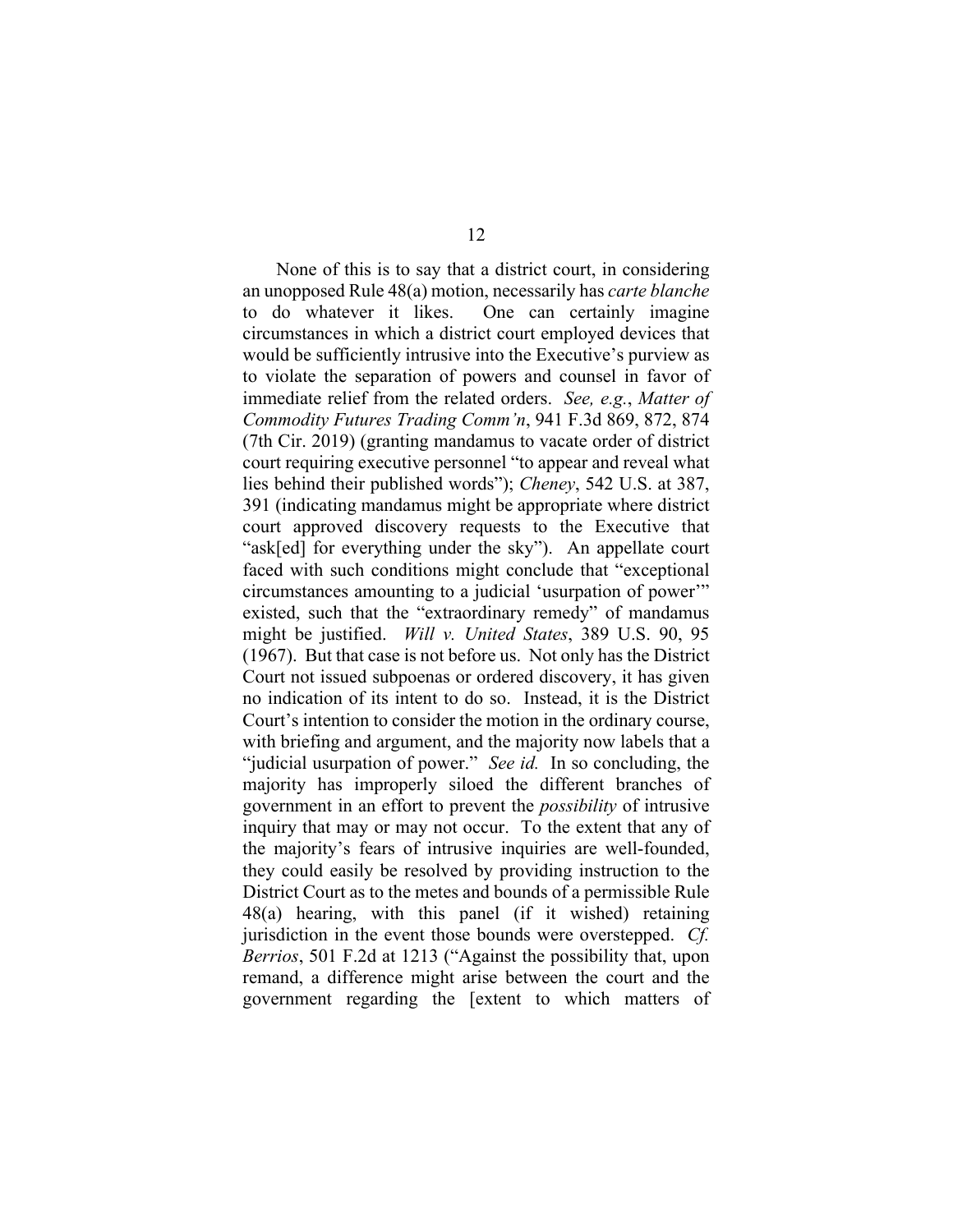prosecutorial decisionmaking remain confidential], we retain jurisdiction for the purpose of review of the court's ruling.").

"[A] petitioner's right to relief is 'clear and indisputable' where he or she can point to 'cases in which a federal court has held that' relief is warranted 'in a matter involving like issues and comparable circumstances.' Accordingly, we will deny mandamus even if a petitioner's argument, though 'pack[ing] substantial force,' is not clearly mandated by statutory authority or case law." *In re Al Baluchi*, 952 F.3d 363, 369 (D.C. Cir. 2020) (second alteration in original) (quoting *Doe v. Exxon Mobil Corp.*, 473 F.3d 345, 355 (D.C. Cir. 2007), and *In re Khadr*, 823 F.3d at 99–100). No one contends that Flynn must have a case "on all fours," Majority Op. 15, but the required showing—one of legal certainty—is a "high hurdle." *NetCoalition,* 715 F.3d at 354. Said another way, "[l]egal aporias are the antithesis of the 'clear and indisputable' right needed for mandamus relief." *In re al-Nashiri*, 791 F.3d at 86. In issuing the writ compelling the District Court to grant the pending motion without considering it, the majority shuts its eyes to the unsettled state of the law on the relevant questions: the import of Rule  $48(a)$ 's "leave of court" provision, the size and shape of a district court's discretion in considering an unopposed Rule 48(a) motion, and the interplay between the Executive's prosecutorial discretion and the Judiciary's adjudicative power in these circumstances. Flynn has adequate means to attain the relief he seeks, and he has pointed to no authority mandating his preferred outcome here. As such, Flynn fails to carry his burden, and especially given that the District Court has yet to rule on the motion to dismiss, the writ should not issue to compel the District Court to grant the motion.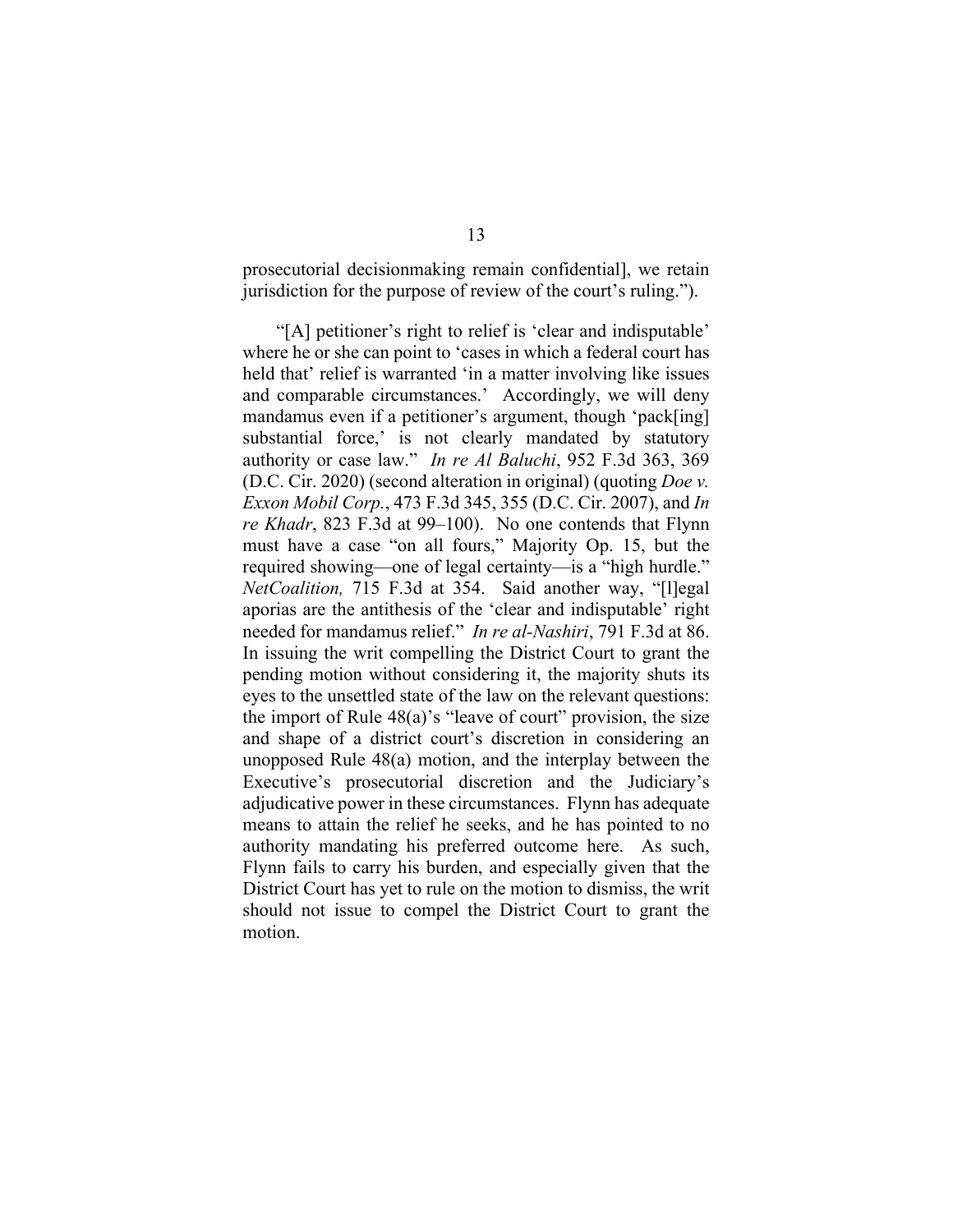14 **II.** 

The majority also concludes that the writ should issue to compel the vacation of the District Court's order appointing *amicus* (1) to address whether Flynn should be held in criminal contempt for perjury, and (2) to present arguments in opposition to the Government's otherwise-unopposed Rule 48(a) motion. In neither respect has Flynn carried his burden to establish that his right to relief is "clear and indisputable."

**A.** 

 "The power to punish for contempts is inherent in all courts; its existence is essential . . . to the due administration of justice." *Ex parte Robinson*, 86 U.S. 505, 510 (1873); *accord Michaelson v. United States*, 266 U.S. 42, 65 (1924) (referring to this premise as "settled law"). Federal Rule of Criminal Procedure 42 provides a procedure by which a district court may appoint an attorney to prosecute contempt, should the government decline to do so. FED. R. CRIM. P. 42(a)(2). This Rule reflects the fact that "it is long settled that courts possess inherent authority to initiate contempt proceedings for disobedience to their orders, authority which necessarily encompasses the ability to appoint a private attorney to prosecute the contempt." *Young v. United States ex rel. Vuitton et Fils S.A.*, 481 U.S. 787, 793 (1987). "Moreover, a court has the power to conduct an independent investigation in order to determine whether it has been the victim of fraud." *Chambers v. NASCO, Inc.*, 501 U.S. 32, 44 (1991). Far from establishing his clear and indisputable right to relief, neither Flynn, nor the majority in his stead, engages this precedent or forwards any legal arguments as to why a district court that may undeniably appoint a private attorney to prosecute contempt lacks the lesser power to appoint *amicus* to advise it regarding whether it ought to do so. Nor does the majority explain why directing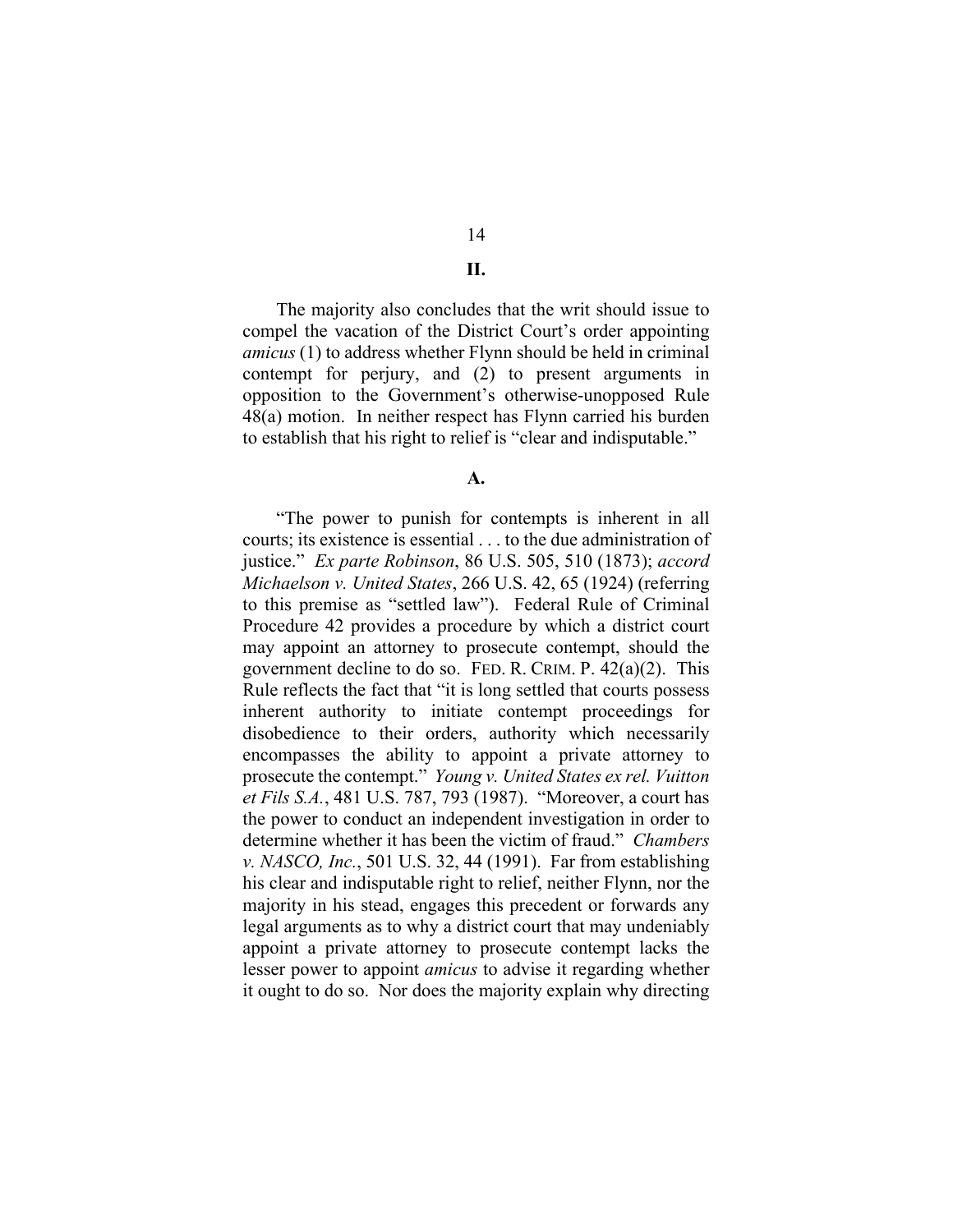the District Court to grant the motion to dismiss renders moot the District Court's appointment of *amicus* to advise it on the legally separate issue of contempt.

**B.** 

Similarly, Flynn fails to establish that it is clear and indisputable that the District Court erred in its appointment of *amicus* to present arguments in opposition to the Government's Rule 48(a) motion. Flynn's only legal argument on the topic is addressed to the District Court's Local Rules, the ambiguity of which falls well short of bringing the issue beyond dispute. (Notably, the majority's solution to Flynn's failure to carry his burden on this point is to ignore the issue altogether. The majority uses its passing conclusion that *amicus* participation is improper as a basis for ordering the separate relief of mandamus on the Rule 48(a) motion—and then, having done so, it declares the *amicus* issue moot.)

Local Civil Rule 1.1(a) provides that "[t]hese Rules govern all proceedings in the United States District Court for the District of Columbia," and Local Civil Rule 7(o) contemplates the submission of *amicus* briefs. But Local Civil Rule 7, entitled "Motions," is duplicated to a limited extent in Local Criminal Rule 47, also entitled "Motions," and the latter includes no mention of *amicus* briefs. And, as Flynn argues, the Supreme Court observed in *Hollingsworth v. Perry*, 558 U.S. 183 (2010), that local rules "have the force of law," *id.* at 191 (internal quotation marks omitted). Flynn's contention that the Local Rules should be read as prohibiting the participation of *amici* in criminal cases is therefore a plausible one, as the Civil Rules provide for *amici* while the Criminal Rules do not.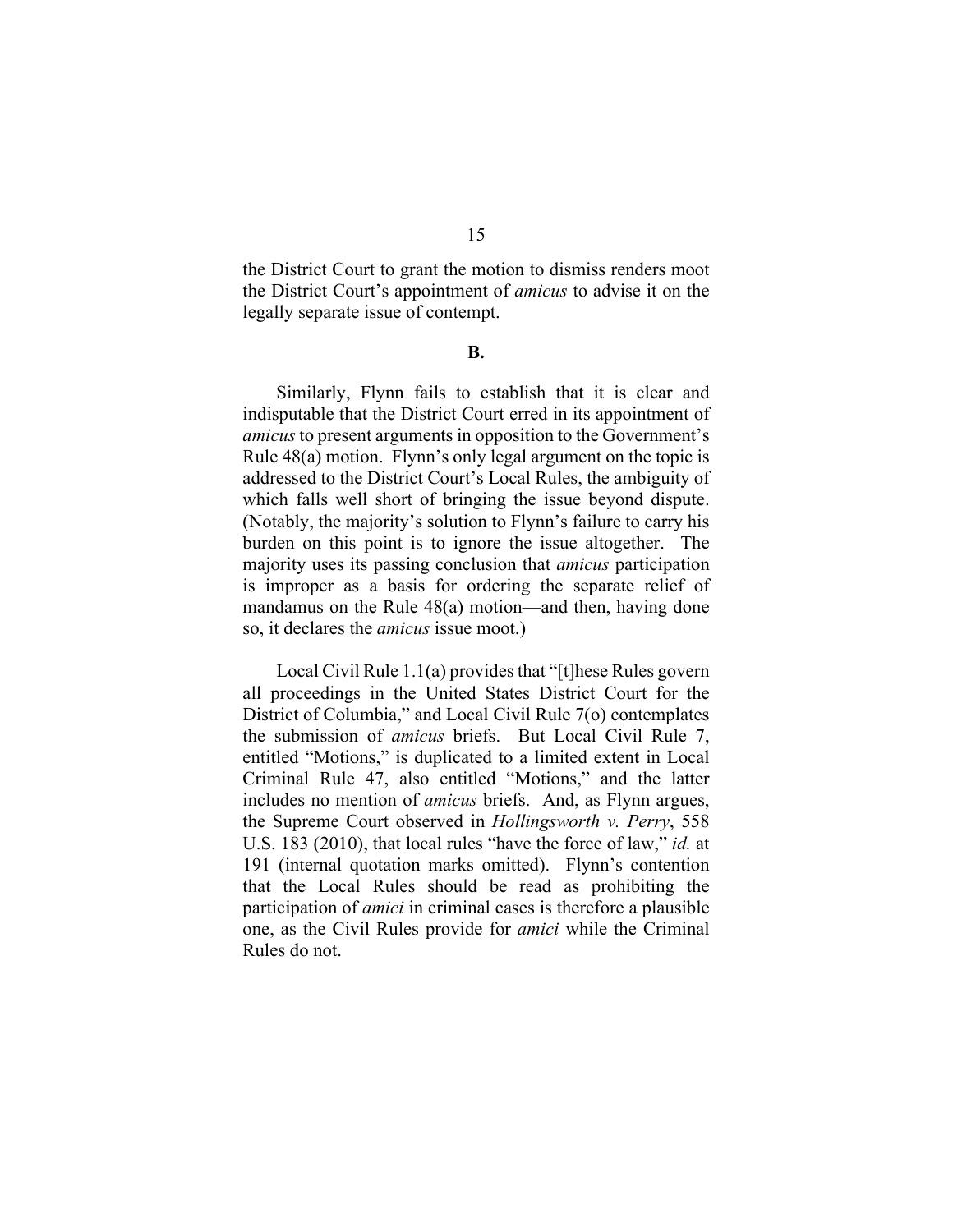But this Court has never held that an arguable proposition entitles a petitioner to the extraordinary writ of mandamus. *See In re Al Baluchi*, 952 F.3d at 369 ("[W]e will deny mandamus even if a petitioner's argument, though 'pack[ing] substantial force,' is not clearly mandated by statutory authority or case law." (second alteration in original)). And relying entirely as he does on his construction of the Local Rules, Flynn fails to engage with the fact that, in the absence of countervailing authority, courts have "inherent power to provide themselves with appropriate instruments required for the performance of their duties. This power includes authority to appoint persons unconnected with the court to aid judges in the performance of specific judicial duties, as they may arise in the progress of a cause." *Ex parte Peterson*, 253 U.S. 300, 312 (1920) (citation omitted). The character and confines of such inherent authority, as concerns a district court's appointment or allowance of *amici*, are simply not well developed. *Cf. United States ex rel. Gudur v. Deloitte Consulting LLP*, 512 F. Supp. 2d 920, 927 (S.D. Tex. 2007) (observing that "[n]o statute, rule, or controlling case defines a federal district court's power to grant or deny leave to file an *amicus* brief"); *Jin v. Ministry of State Sec.*, 557 F. Supp. 2d 131 (D.D.C. 2008) (asserting, on the basis of a number of district-court cases, that "[d]istrict courts have inherent authority to appoint or deny *amici*[,] which is derived from Rule 29 of the Federal Rules of Appellate Procedure" (citation omitted)).

Both this Court and the Supreme Court regularly permit the participation of *amici* in the criminal context, however, and there is no readily apparent reason why, in appropriate circumstances, a district court might not exercise its inherent power to do the same—especially in the absence of any authority expressly prohibiting it. Flynn's counsel even conceded at oral argument that district courts have the authority to accept *amicus* briefs in some criminal cases. Oral Arg. Tr. 19–21. To the extent the majority's *sub silencio* holding on the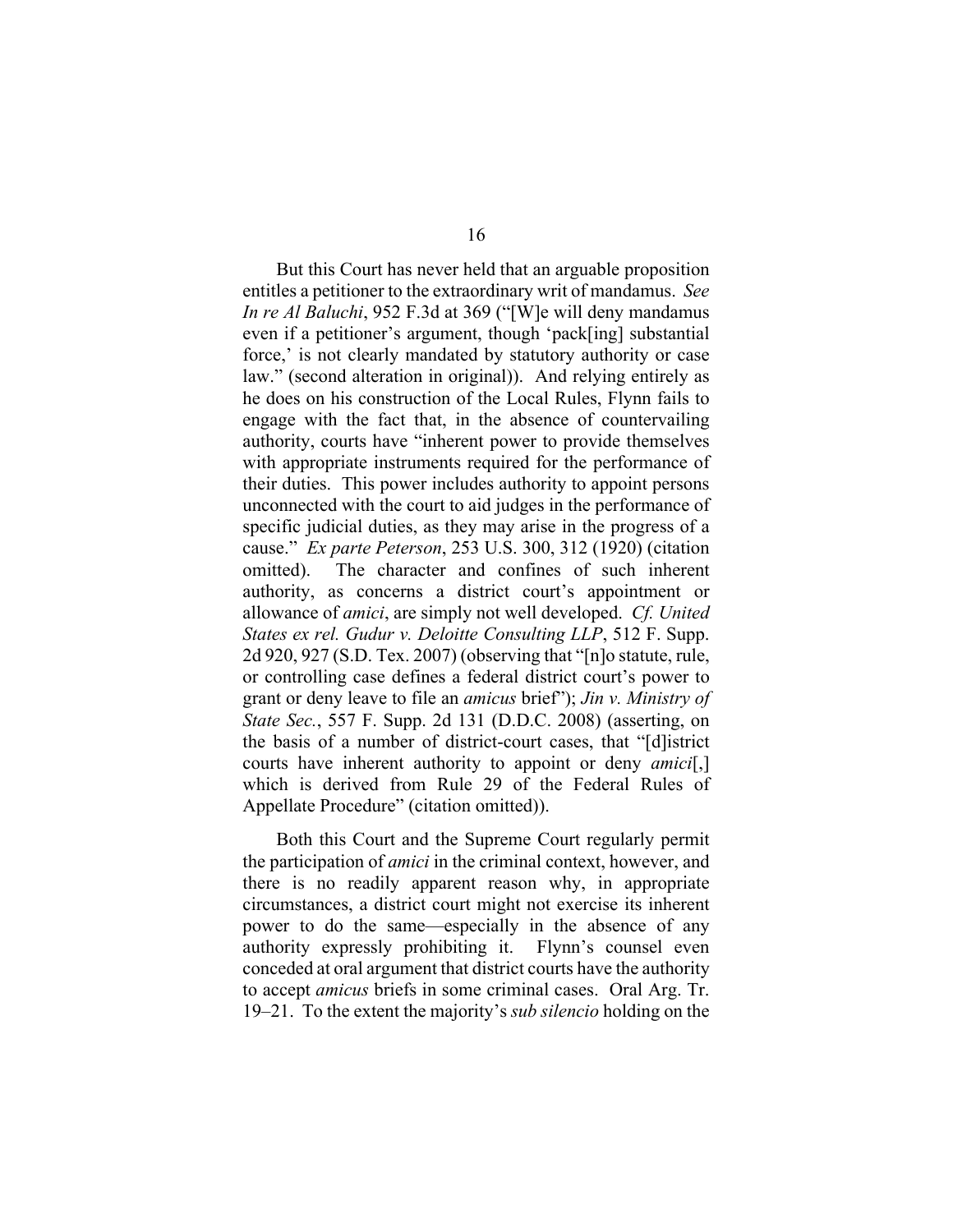propriety of *amicus* participation rests on the absence of such authority in this particular case, the distinction has no legal basis, and certainly not a clear and indisputable one. And if the majority's unuttered reasoning were premised on the absence of a case or controversy, its mandate that the District Court grant the Government's Rule 48(a) motion to dismiss the information *with prejudice* would be wholly inappropriate. *See, e.g.*, *Flynt v. Weinberger*, 762 F.2d 134, 135–36 (D.C. Cir. 1985) (per curiam); *Murray v. Conseco, Inc.*, 467 F.3d 602, 605 (7th Cir. 2006). What is indisputable is that adverse presentation of the relevant issues aids courts in their decisionmaking—indeed, this is one of the foundational premises of our judicial system. *United States v. Nobles*, 422 U.S. 225, 230 (1975). Yet the majority gives this bedrock principle of our legal system no weight or consideration. As such, I must dissent from the majority's functional ruling that the appointment of *amicus* violated a clear and indisputable right held by Flynn.

**\* \* \***

 The majority opinion effectively transforms the presumption of regularity into an impenetrable shield. In 2017, the then-Acting Attorney General told the Vice President that Flynn's false statements "posed a potential compromise situation for Flynn" with the Russians, Gov't Mot. Dismiss Crim. Info. Ex. 3 at 8, No. 1:17-cr-232, ECF No. 198-4 (May 7, 2020), and just a few months ago, the prosecution said that Flynn's false statements to the FBI "went to the heart" of a valid counterintelligence inquiry and "were absolutely material," Gov't Surreply Mot. Compel Produc. *Brady* Mat. at 10–11, No. 1:17-cr-232, ECF No. 132 (Nov. 1, 2019). Now, in a complete reversal, the Government says none of this is true. Gov't Mot. Dismiss Crim. Info. at 13–16, No. 1:17-cr-232, ECF No. 198. The Government doubles down by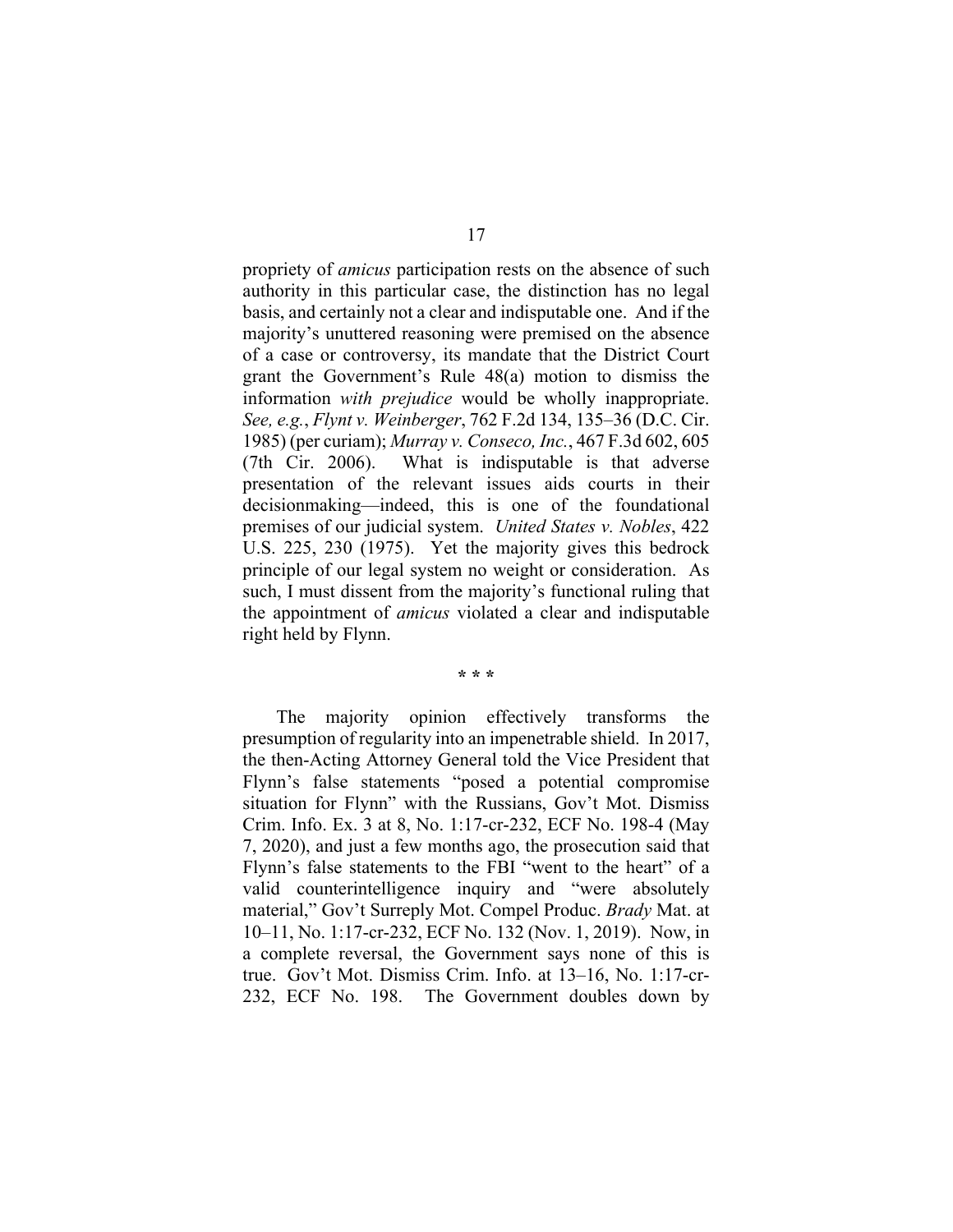asserting in its motion to dismiss that Flynn's statements could not have been "material" within the meaning of 18 U.S.C. § 1001 because the FBI had no grounds for any "viable" investigation of Flynn at the time he made those statements, *id*. at 13, even though that contention appears squarely belied by our precedent*, see United States v. Moore*, 612 F.3d 698, 701 (D.C. Cir. 2010) ("We . . . hold[] a statement is material if it has a natural tendency to influence, or is capable of influencing, either a discrete decision *or any other function of the agency to which it was addressed*.") (emphasis added); *United States v. Hansen*, 772 F.2d 940, 949 (D.C. Cir. 1985) (Scalia, J.) ("A lie influencing the possibility that an investigation might commence stands in no better posture under § 1001 than a lie distorting an investigation already in progress."). This is no mere about-face; it is more akin to turning around an aircraft carrier.

The Government asserted to us that it has no duty to inform the court in a motion to dismiss pursuant to Rule 48(a) of all of its reasons for seeking dismissal. Oral Arg. Tr. 33. Today the majority declares that nevertheless—in spite of the Government's abrupt reversal on the facts and the law, and although the Government declares itself entitled not to be forthcoming with the District Court—these circumstances merit no further examination to determine whether there may be additional reasons for the prosecutor's actions, and if so, if any such reasons are impermissible. Under the majority's interpretation of Rule 48(a), so long as the defendant consents to the dismissal, "leave of court" is a dead letter.

The Government may be entitled to "leave of court" under Rule 48(a) to dismiss the criminal information to which Flynn pled guilty, but that is not for us, as a Court of Appeals, to decide in the first instance. Rather, the District Court must be given a reasonable opportunity to consider and hold a hearing